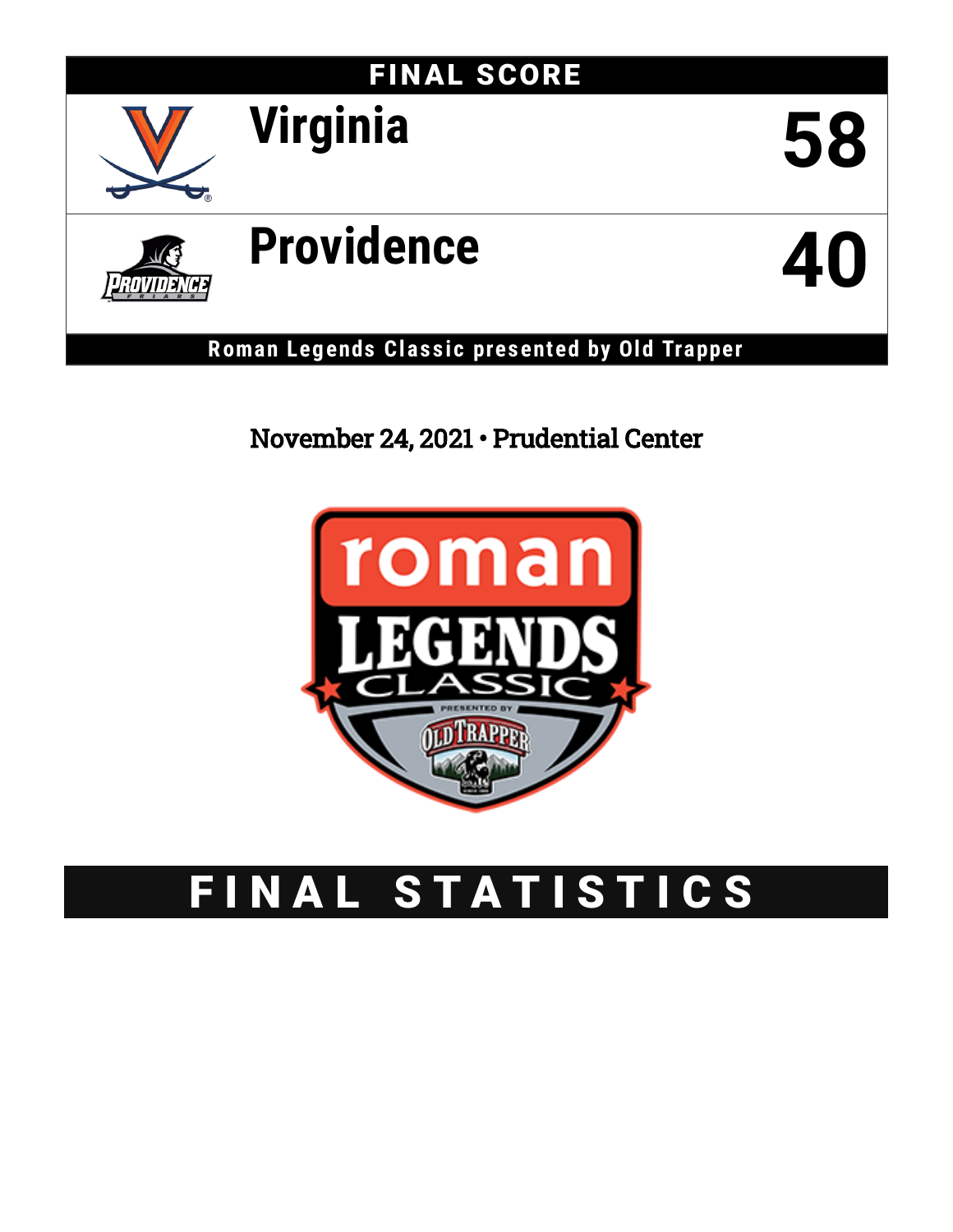# **Official Box Score Virginia vs Providence Game Totals -- Final Statistics November 24, 2021 at Prudential Center**



# **Virginia 58**

| No. | Plaver                 | S | <b>Pts</b> | FG      | 3FG      | FT       | OR | DR | TR | PF             | A        | TO | Blk      | Stl      | Min        | $+/-$        |
|-----|------------------------|---|------------|---------|----------|----------|----|----|----|----------------|----------|----|----------|----------|------------|--------------|
| 00  | CLARK, KIHEI           | G | 10         | 4-12    | 2-5      | $0-0$    | 0  | 3  | 3  |                | 5        |    | 0        | 0        | 39         | 15           |
| 01  | <b>GARDNER, JAYDEN</b> |   | 21         | $8-9$   | $0 - 0$  | $5 - 5$  | 4  | 9  | 13 | 2              | 0        | 4  | 0        | 0        | 36         | 25           |
| 02  | <b>BEEKMAN, REECE</b>  | G | 5          | $2 - 8$ | $0 - 0$  | $1 - 1$  | 0  | 4  | 4  | 3              |          | 0  | 2        |          | 38         | 15           |
| 04  | FRANKLIN, ARMAAN       | G | 14         | $5 - 7$ | $4-6$    | $0 - 0$  | 0  | 0  | 0  | $\overline{4}$ |          | 4  | 0        |          | 24         | 16           |
| 21  | SHEDRICK, KADIN        | F | 4          | $2-6$   | $0 - 0$  | $0 - 0$  | 1. | 6  | 7  | 4              | 0        |    | 5        | 0        | 24         | 10           |
| 11  | POINDEXTER, MALACHI    | G | $\Omega$   | $0 - 0$ | $0 - 0$  | $0 - 0$  | 0  |    |    |                |          | 0  | $\Omega$ | 0        | 6          | 1            |
| 22  | CAFFARO, FRANCISCO     | C | 4          | $1 - 2$ | $0 - 0$  | $2 - 4$  | 3  | 4  |    |                | 0        | 2  |          | 0        | 16         | 8            |
| 23  | STATTMANN, KODY        | G | $\Omega$   | $0 - 1$ | $0 - 1$  | $0 - 0$  | 0  |    |    |                | 0        |    | $\Omega$ | $\Omega$ | 13         | 2            |
| 24  | MILIČIĆ JR., IGOR      | F | 0          | $0 - 0$ | $0 - 0$  | $0-0$    | 0  | 0  | 0  | O              | 0        | 0  | 0        | 0        | 3          | $\mathbf{0}$ |
| 33  | MCCORKLE, CARSON       | G | 0          | $0-0$   | $0-0$    | $0 - 0$  | 0  | 0  | 0  | $\Omega$       | $\Omega$ | 0  | 0        | $\Omega$ |            | $\mathbf{0}$ |
|     | <b>TEAM</b>            |   |            |         |          |          |    | 1  | 2  | $\Omega$       |          | 2  |          |          |            |              |
|     | <b>TOTALS</b>          |   | 58.        | 22-45   | $6 - 12$ | $8 - 10$ | 9  | 29 | 38 | 17             | 14       | 15 | 8        | 2        | <b>200</b> |              |

| <b>Shooting By Period</b><br>Period | FG        | FG%   | 3FG      | 3FG%     | FT       | FT%   | Last FG: 2nd-00:31<br>Largest lead: By 18 at |
|-------------------------------------|-----------|-------|----------|----------|----------|-------|----------------------------------------------|
| 1st Half                            | $11 - 25$ | 44%   | 4-7      | 57%      | 4-6      | 67%   | Technical Fouls: None.                       |
| 2nd Half                            | $11 - 20$ | 55%   | $2 - 5$  | 40%      | 4-4      | 100%  |                                              |
| Game                                | $22 - 45$ | 48.9% | $6 - 12$ | $50.0\%$ | $8 - 10$ | 80.0% |                                              |

# **Providence 40**

| No. | Plaver                 | S  | Pts | FG        | 3FG      | FT.       | 0R      | DR | TR            | PF             | A            | TO | <b>Blk</b>   | Stl      | Min        | $+/-$ |
|-----|------------------------|----|-----|-----------|----------|-----------|---------|----|---------------|----------------|--------------|----|--------------|----------|------------|-------|
| 00  | WATSON, NATE           | С  | 8   | 4-11      | $0 - 0$  | $0 - 2$   | 3       |    | 4             | 2              | 0            | 2  |              |          | 27         | -8    |
| 01  | DURHAM, ALJAMI         | G  | 10  | $3 - 10$  | $1 - 4$  | $3 - 4$   | 0       | 2  | $\mathcal{P}$ | $\mathcal{P}$  | 2            | 2  | 0            | 0        | 38         | $-16$ |
| 04  | BYNUM, JARED           | G  | 2   | $0 - 4$   | $0 - 2$  | $2 - 2$   | 0       | 0  | 0             |                | 3            | 2  | 2            | 2        | 19         | -8    |
| 14  | <b>HORCHLER, NOAH</b>  | F. | 14  | $4 - 8$   | $1 - 4$  | $5 - 5$   | 2       | 5  |               | $\overline{4}$ | 2            | 0  |              |          | 37         | $-11$ |
| 15  | MINAYA, JUSTIN         | F  |     | $0 - 4$   | $0 - 3$  | $1 - 2$   | 0       | 2  | 2             | 3              | 0            | 0  |              | 3        | 30         | $-11$ |
| 05  | <b>CROSWELL, ED</b>    | F. | 0   | $0 - 2$   | $0 - 0$  | $0 - 0$   | 2       |    | 3             | 0              | $\mathbf{0}$ | 0  | $\mathbf{0}$ | $\Omega$ | 13         | $-12$ |
| 10  | BREED, ALYN            | G  | 0   | $0 - 2$   | $0 - 1$  | $0 - 0$   | 0       | 0  | $\Omega$      | 0              | 2            | 0  | 0            | 0        | 9          | -8    |
| 11  | REEVES, A.J.           | G  | 0   | $0 - 3$   | $0 - 3$  | $0 - 0$   | 0       |    |               |                | 0            | 0  | $\Omega$     | $\Omega$ | 8          | $-13$ |
| 12  | <b>GOODINE, BRYCEN</b> | G  | 5.  | $1 - 7$   | $1 - 5$  | $2 - 3$   | 0       | 3  | 3             | $\mathcal{P}$  | $\Omega$     | 0  | $\Omega$     |          | 19         | $-3$  |
|     | <b>TEAM</b>            |    |     |           |          |           | 5       | 0  | 5             | $\Omega$       |              | 2  |              |          |            |       |
|     | <b>TOTALS</b>          |    | 40  | $12 - 51$ | $3 - 22$ | $13 - 18$ | $12 \,$ | 15 | 27            | 15             | 9            | 8  | 5            | 8        | <b>200</b> |       |
|     |                        |    |     |           |          |           |         |    |               |                |              |    |              |          |            |       |

| Game                                | 12-51    | 23.5% | $3 - 22$ | 13.6% | $13 - 18$ | 72.2% |          |
|-------------------------------------|----------|-------|----------|-------|-----------|-------|----------|
| 2nd Half                            | $6 - 28$ | 21%   | $2 - 13$ | 15%   | $11 - 16$ | 69%   |          |
| 1st Half                            | 6-23     | 26%   | 1-9      | 11%   | $2 - 2$   | 100%  | Te       |
| <b>Shooting By Period</b><br>Period | FG       | FG%   | 3FG      | 3FG%  | FТ        | FT%   | La<br>La |

*Last FG:* 2nd-04:58 *Largest lead:* By 3 at *Technical Fouls:* None.

| Game Notes:                                    | <b>Score</b>                                   | 1st | 2 <sub>nd</sub> | тот | <b>Points</b>     | <b>UVA</b>     | <b>PRO</b>     |
|------------------------------------------------|------------------------------------------------|-----|-----------------|-----|-------------------|----------------|----------------|
| Officials: DJ Cartensen, Brian O'Connell, Bill | UVA                                            | 30  | 28              | 58  | In the Paint      | 28             | 16             |
| Covington<br>Attendance: 2787                  | <b>PRO</b>                                     | 15  | 25              | 40  | Off Turns         |                | 16             |
|                                                |                                                |     |                 |     | 2nd Chance        | 12             |                |
| Start Time: 12:30 AM<br>Neutral Court:         | UVA led for 35:07. PRO led for 2:40.           |     |                 |     | <b>Fast Break</b> |                |                |
|                                                | Game was tied for 0:0.<br>Times tied: <b>0</b> |     | Lead Changes: 0 |     | Bench             |                |                |
|                                                |                                                |     |                 |     | Per Poss          | 1.055<br>26/55 | 0.741<br>19/54 |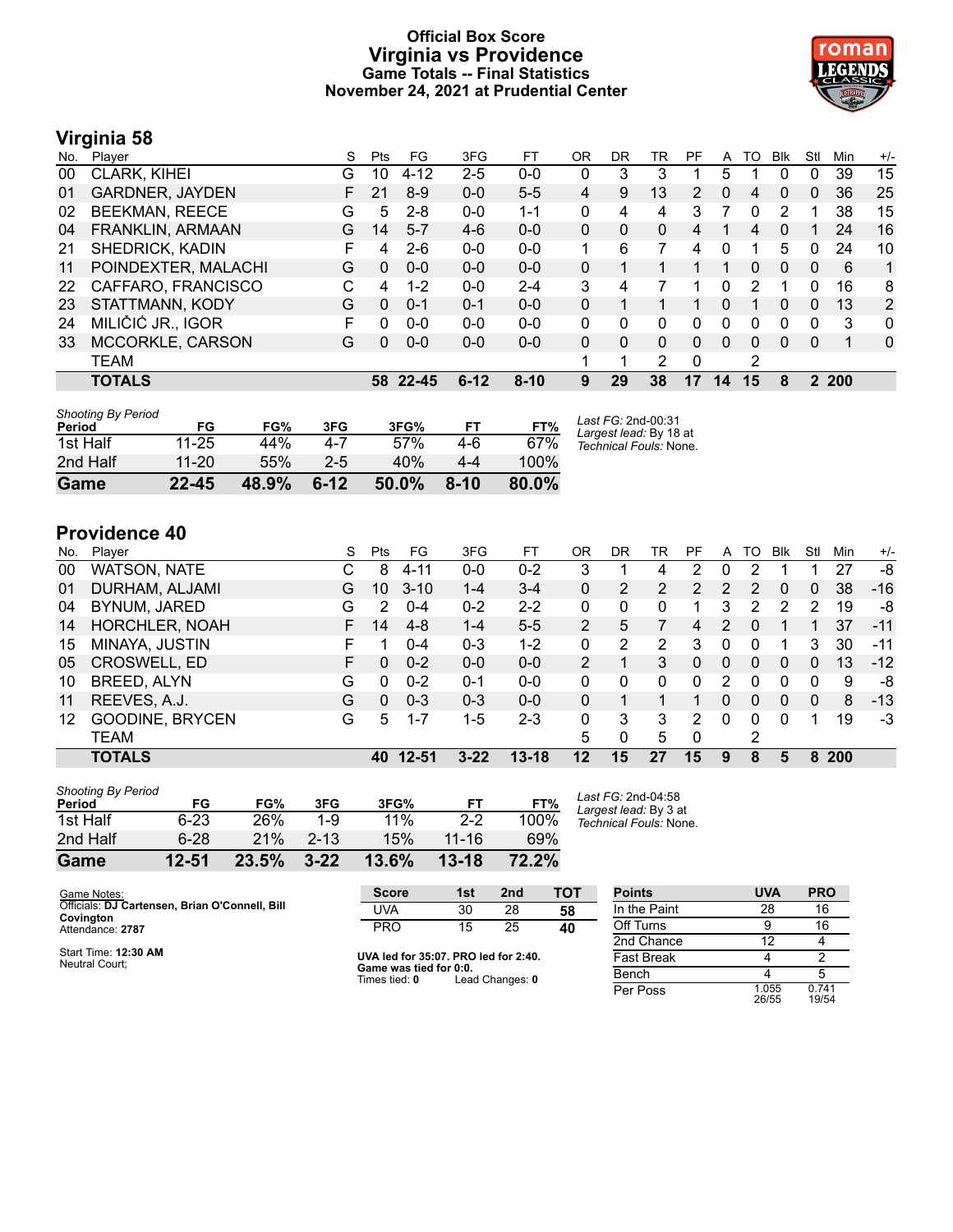# **Official Box Score Virginia vs Providence First Half Statistics Only November 24, 2021 at Prudential Center**



# **Virginia 30**

| No. | Plaver                 | S  | <b>Pts</b> | <b>FG</b> | 3FG     | <b>FT</b> | <b>OR</b> | <b>DR</b> | <b>TR</b>    | PF            | A | TO       | <b>B</b> lk | Stl | Min            | $+/-$ |
|-----|------------------------|----|------------|-----------|---------|-----------|-----------|-----------|--------------|---------------|---|----------|-------------|-----|----------------|-------|
| 00  | CLARK, KIHEI           | G  | 0          | $0 - 3$   | $0 - 1$ | $0 - 0$   | 0         |           |              |               | 2 | 0        | 0           | 0   | 19             | 12    |
| 01  | <b>GARDNER, JAYDEN</b> |    | 10         | $4 - 5$   | $0 - 0$ | $2 - 2$   | 4         | 3         |              | 0             | 0 |          | 0           | 0   | 17             | 17    |
| 02  | <b>BEEKMAN, REECE</b>  | G  | 2          | 1-6       | $0 - 0$ | $0 - 0$   | 0         | 2         | 2            |               | 2 | 0        |             |     | 18             | 11    |
| 04  | FRANKLIN, ARMAAN       | G  | 14         | $5 - 7$   | $4-6$   | $0 - 0$   | $\Omega$  | 0         | 0            | $\mathcal{P}$ |   |          | 0           |     | 16             | 14    |
| 21  | SHEDRICK, KADIN        | F  | 0          | $0 - 2$   | $0 - 0$ | $0 - 0$   | 0         | 2         | 2            | 2             | 0 | 0        |             | 0   | 10             | 5     |
| 11  | POINDEXTER, MALACHI    | G  | $\Omega$   | $0 - 0$   | $0 - 0$ | $0 - 0$   | 0         | 0         | $\Omega$     | 0             |   | 0        | $\Omega$    | 0   | 4              | 5     |
| 22  | CAFFARO, FRANCISCO     | C. | 4          | $1 - 2$   | $0 - 0$ | $2 - 4$   | 3         | 3         | 6            | 0             | 0 | 0        | $\Omega$    | 0   | 10             | 10    |
| 23  | STATTMANN, KODY        | G  | $\Omega$   | $0 - 0$   | $0 - 0$ | $0 - 0$   | 0         | $\Omega$  | 0            | 0             | 0 | 0        | $\Omega$    | 0   | $\overline{2}$ | 3     |
| 24  | MILIČIĆ JR., IGOR      | F  | 0          | $0 - 0$   | $0 - 0$ | $0 - 0$   | 0         | 0         | 0            | 0             | 0 | 0        | 0           | 0   | 3              | 0     |
| 33  | MCCORKLE, CARSON       | G  | $\Omega$   | $0 - 0$   | $0 - 0$ | $0 - 0$   | 0         | 0         | $\mathbf{0}$ | 0             | 0 | $\Omega$ | 0           | 0   | 1              | 0     |
|     | <b>TEAM</b>            |    |            | $0 - 0$   |         |           | 0         | 0         | 0            | 0             |   | 2        |             |     |                |       |
|     | <b>TOTALS</b>          |    | 30         | 11-25     | 4-7     | $4 - 6$   | 7         | 11        | 18           | 6             | 6 | 4        | 2           | 2   | 100            |       |

| <b>Shooting By Period</b><br>Period | FG        | FG%   | 3FG      | 3FG%     | FТ     | FT%   | Last FG Half: UVA 2nd-00:31 |
|-------------------------------------|-----------|-------|----------|----------|--------|-------|-----------------------------|
| 1st Half                            | $11 - 25$ | 44%   | 4-7      | 57%      | 4-6    | 67%   |                             |
| Game                                | $22 - 45$ | 48.9% | $6 - 12$ | $50.0\%$ | $8-10$ | 80.0% |                             |

# **Providence 15**

| No. | Player                 | S | <b>Pts</b> | <b>FG</b> | 3FG     | <b>FT</b> | <b>OR</b> | <b>DR</b> | TR | <b>PF</b> | A        | TO       | <b>Blk</b> | Stl | <b>Min</b> | $+/-$        |
|-----|------------------------|---|------------|-----------|---------|-----------|-----------|-----------|----|-----------|----------|----------|------------|-----|------------|--------------|
| 00  | <b>WATSON, NATE</b>    | ⌒ | 4          | 2-5       | $0 - 0$ | $0-0$     |           |           |    | 2         | 0        | 2        |            |     | 12         | -6           |
| 01  | DURHAM, ALJAMI         | G | 5          | $2 - 3$   | $1 - 1$ | $0-0$     | 0         |           |    |           |          | 2        |            | 0   | 18         | -13          |
| 04  | BYNUM, JARED           | G | 0          | $0 - 2$   | $0 - 0$ | $0-0$     | 0         | 0         |    |           |          |          |            |     | 11         | $-7$         |
| 14  | HORCHLER, NOAH         | F | 6          | $2 - 4$   | $0 - 2$ | $2 - 2$   | 2         | 4         | 6  | 2         | $\Omega$ | $\Omega$ |            | 0   | 17         | -8           |
| 15  | MINAYA, JUSTIN         | F | 0          | $0 - 2$   | $0 - 2$ | $0 - 0$   | 0         | 0         | 0  |           | 0        | 0        |            | 0   | 13         | -9           |
| 05  | <b>CROSWELL, ED</b>    | F | 0          | $0 - 1$   | $0 - 0$ | $0 - 0$   |           |           | 2  | 0         | 0        | 0        | $\Omega$   | 0   | 8          | $-11$        |
| 10  | BREED, ALYN            | G | 0          | $0 - 2$   | $0 - 1$ | $0-0$     | 0         | 0         | 0  | 0         | 2        | 0        | 0          | 0   | 9          | -8           |
| 11  | REEVES, A.J.           | G | 0          | $0 - 3$   | $0 - 3$ | $0 - 0$   | 0         |           |    | 1         | 0        | 0        | $\Omega$   | 0   | 8          | $-13$        |
| 12  | <b>GOODINE, BRYCEN</b> | G | 0          | $0 - 1$   | $0 - 0$ | $0 - 0$   | 0         |           |    | 0         | 0        | 0        | $\Omega$   | 0   | 4          | $\mathbf{0}$ |
|     | <b>TEAM</b>            |   |            | $0 - 0$   |         |           | 2         | 0         | 2  | $\Omega$  |          |          |            |     |            |              |
|     | <b>TOTALS</b>          |   | 15         | $6 - 23$  | $1 - 9$ | $2 - 2$   | 6         | 8         | 14 | 8         |          |          |            |     | 100        |              |

| <b>Shooting By Period</b><br>Period | FG        | FG%   | 3FG      | 3FG%  | FТ      | FT%   |
|-------------------------------------|-----------|-------|----------|-------|---------|-------|
| 1st Half                            | $6 - 23$  | 26%   | 1-9      | 11%   | $2-2$   | 100%  |
| Game                                | $12 - 51$ | 23.5% | $3 - 22$ | 13.6% | $13-18$ | 72.2% |

*Last FG Half:* PRO 2nd-04:58

Per Poss

13/24 0.556 7/27

| Game Notes:                                                 | <b>Score</b> | 1st | 2nd | <b>TOT</b> | <b>Points (This Period)</b> | <b>UVA</b> | <b>PRO</b> |
|-------------------------------------------------------------|--------------|-----|-----|------------|-----------------------------|------------|------------|
| Officials: DJ Cartensen, Brian O'Connell, Bill<br>Covington | UVA          | 30  | 28  | 58         | In the Paint                |            |            |
| Attendance: 2787                                            | <b>PRO</b>   | 15  | 25  | 40         | Off Turns                   |            |            |
|                                                             |              |     |     |            | 2nd Chance                  |            |            |
| Start Time: 12:30 AM<br>Neutral Court:                      |              |     |     |            | <b>Fast Break</b>           |            |            |
|                                                             |              |     |     |            | Bench                       |            |            |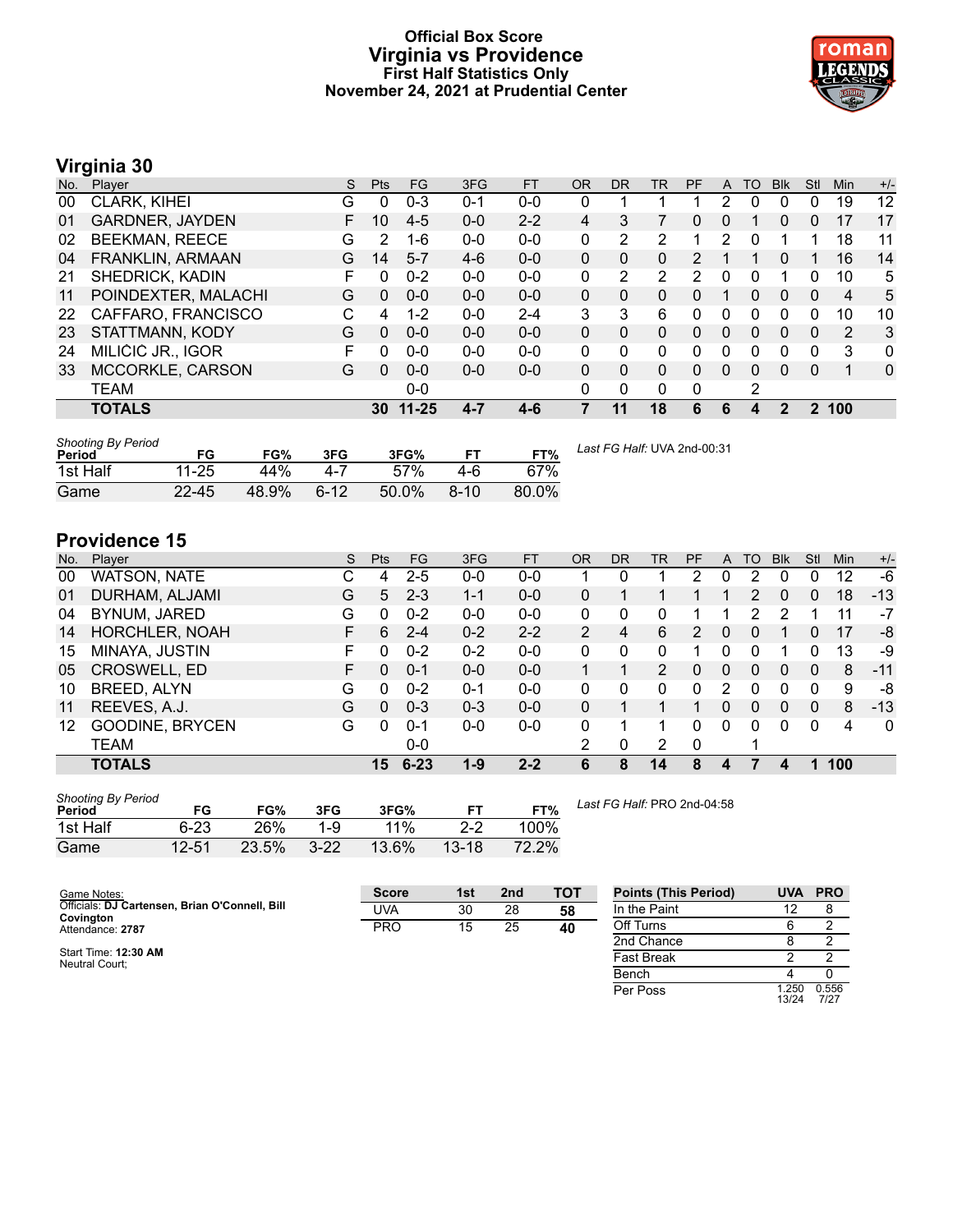# **Official Play-By-Play Virginia vs Providence First Half November 24, 2021 at Prudential Center**



# **Period 1**

<mark>Startersː</mark><br>Virginia: 0 CLARK,KIHEI (G); 1 GARDNER,JAYDEN (F); 2 BEEKMAN,REECE (G); 4 FRANKLIN,ARMAAN (G); 21 SHEDRICK,KADIN (F);<br>Providence: 0 WATSON,NATE (C); 1 DURHAM,ALJAMI (G); 4 BYNUM,JARED (G); 14 HORCHLER,NOAH (F)

| <b>Time</b> | <b>VISITORS: Virginia</b>           | <b>Score</b> | <b>Margin</b>  | <b>HOME: Providence</b>             |
|-------------|-------------------------------------|--------------|----------------|-------------------------------------|
| 19:37       |                                     |              |                | TURNOVER by WATSON, NATE            |
| 19:37       | STEAL by BEEKMAN, REECE             |              |                |                                     |
| 19:18       | TURNOVER by FRANKLIN, ARMAAN        |              |                |                                     |
| 19:18       |                                     |              |                | STEAL by BYNUM, JARED               |
| 19:13       |                                     | $2 - 0$      | H <sub>2</sub> | GOOD! JUMPER by HORCHLER, NOAH [FB] |
| 19:13       |                                     |              |                | ASSIST by BYNUM, JARED              |
| 18:45       | MISSED JUMPER by BEEKMAN, REECE     |              |                |                                     |
| 18:45       |                                     |              |                | BLOCK by BYNUM, JARED               |
| 18:41       | REBOUND (OFF) by GARDNER, JAYDEN    |              |                |                                     |
| 18:41       | GOOD! LAYUP by GARDNER, JAYDEN      | $2 - 2$      | $\mathsf{T}$   |                                     |
| 18:15       |                                     | $5 - 2$      | H <sub>3</sub> | GOOD! 3PTR by DURHAM, ALJAMI        |
| 17:49       | MISSED LAYUP by SHEDRICK, KADIN     |              |                |                                     |
| 17:47       |                                     |              |                | REBOUND (DEF) by HORCHLER, NOAH     |
| 17:31       |                                     |              |                | MISSED JUMPER by WATSON, NATE       |
| 17:28       |                                     |              |                | REBOUND (OFF) by TEAM               |
| 17:11       |                                     |              |                | MISSED 3PTR by MINAYA, JUSTIN       |
| 17:07       | REBOUND (DEF) by SHEDRICK, KADIN    |              |                |                                     |
| 16:54       |                                     |              |                | FOUL by HORCHLER, NOAH              |
| 16:52       | GOOD! JUMPER by GARDNER, JAYDEN     | $5 - 4$      | H <sub>1</sub> |                                     |
| 16:52       | ASSIST by CLARK, KIHEI              |              |                |                                     |
| 16:30       |                                     | $7 - 4$      | H <sub>3</sub> | GOOD! DUNK by WATSON, NATE          |
| 16:30       |                                     |              |                | ASSIST by DURHAM, ALJAMI            |
| 16:07       | GOOD! 3PTR by FRANKLIN, ARMAAN      | $7 - 7$      | $\mathsf{T}$   |                                     |
| 15:30       |                                     |              |                | MISSED JUMPER by DURHAM, ALJAMI     |
| 15:27       | REBOUND (DEF) by SHEDRICK, KADIN    |              |                |                                     |
| 15:07       | GOOD! 3PTR by FRANKLIN, ARMAAN      | $7 - 10$     | V <sub>3</sub> |                                     |
| 15:07       | ASSIST by BEEKMAN, REECE            |              |                |                                     |
| 14:31       |                                     |              |                | MISSED JUMPER by BYNUM, JARED       |
| 14:29       |                                     |              |                | REBOUND (OFF) by HORCHLER, NOAH     |
| 14:29       | <b>TIMEOUT MEDIA</b>                |              |                |                                     |
| 14:10       |                                     |              |                | MISSED by WATSON, NATE              |
| 14:07       | REBOUND (DEF) by GARDNER, JAYDEN    |              |                |                                     |
| 13:40       | MISSED 3PTR by CLARK, KIHEI         |              |                |                                     |
| 13:40       |                                     |              |                | BLOCK by BYNUM, JARED               |
| 13:37       | REBOUND (OFF) by GARDNER, JAYDEN    |              |                |                                     |
| 13:37       | TURNOVER by TEAM                    |              |                |                                     |
| 13:28       |                                     |              |                | SUB OUT: BYNUM, JARED               |
| 13:28       |                                     |              |                | SUB IN: BREED, ALYN                 |
| 13:15       | SUB OUT: SHEDRICK, KADIN            |              |                |                                     |
| 13:15       | SUB IN: CAFFARO, FRANCISCO          |              |                |                                     |
| 13:15       |                                     |              |                | FOUL by WATSON, NATE                |
| 13:15       |                                     |              |                | TURNOVER by WATSON, NATE            |
| 13:15       |                                     |              |                | SUB OUT: WATSON, NATE               |
| 13:15       |                                     |              |                | SUB IN: CROSWELL, ED                |
| 12:51       | MISSED JUMPER by BEEKMAN, REECE     |              |                |                                     |
| 12:51       |                                     |              |                | BLOCK by HORCHLER, NOAH             |
| 12:49       | REBOUND (OFF) by CAFFARO, FRANCISCO |              |                |                                     |
| 12:49       |                                     |              |                | FOUL by MINAYA, JUSTIN              |
| 12:49       | MISSED FT by CAFFARO, FRANCISCO     |              |                |                                     |
| 12:49       | REBOUND (DEADB) by TEAM             |              |                |                                     |
| 12:49       |                                     |              |                | SUB OUT: HORCHLER, NOAH             |
| 12:49       |                                     |              |                | SUB IN: REEVES, A.J.                |
| 12:49       | SUB OUT: BEEKMAN, REECE             |              |                |                                     |
| 12:49       | SUB IN: POINDEXTER, MALACHI         |              |                |                                     |
| 12:48       | MISSED FT by CAFFARO, FRANCISCO     |              |                |                                     |
| 12:47       |                                     |              |                | REBOUND (DEF) by CROSWELL, ED       |
| 12:31       |                                     |              |                | MISSED LAYUP by CROSWELL, ED        |
| 12:29       | REBOUND (DEF) by CAFFARO, FRANCISCO |              |                |                                     |
| 12:04       | MISSED LAYUP by CAFFARO, FRANCISCO  |              |                |                                     |
| 11:59       | REBOUND (OFF) by GARDNER, JAYDEN    |              |                |                                     |
| 11:59       | GOOD! LAYUP by GARDNER, JAYDEN      | $7 - 12$     | V <sub>5</sub> |                                     |
| 11:42       |                                     |              |                | FOUL by DURHAM, ALJAMI              |
| 11:42       |                                     |              |                | TURNOVER by DURHAM, ALJAMI          |
| 11:42       | <b>TIMEOUT MEDIA</b>                |              |                |                                     |
| 11:42       |                                     |              |                | SUB OUT: MINAYA, JUSTIN             |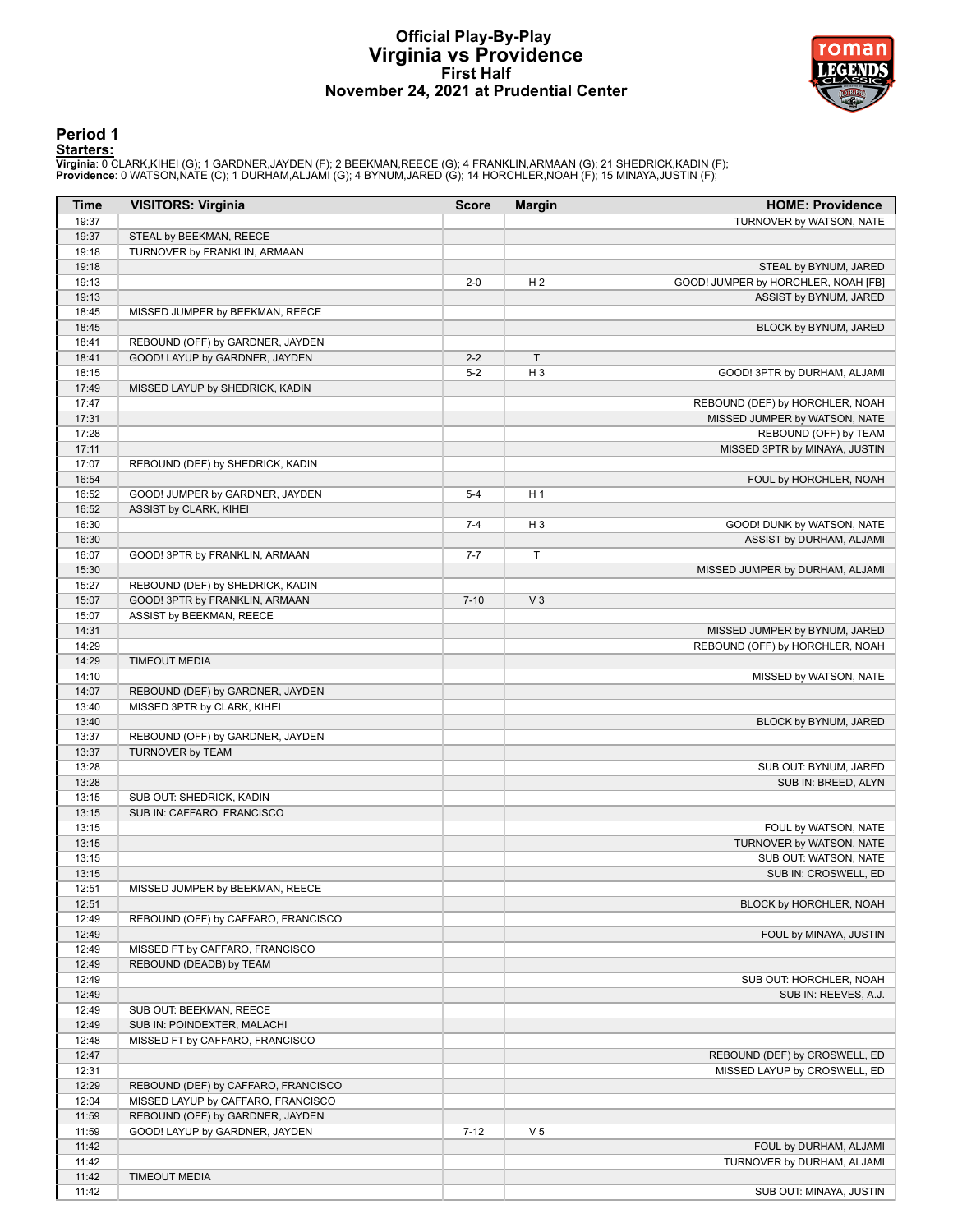| <b>Time</b>    | <b>VISITORS: Virginia</b>                       | <b>Score</b> | <b>Margin</b>   | <b>HOME: Providence</b>                                          |
|----------------|-------------------------------------------------|--------------|-----------------|------------------------------------------------------------------|
| 11:42          |                                                 |              |                 | SUB IN: WATSON, NATE                                             |
| 11:22          | GOOD! JUMPER by GARDNER, JAYDEN                 | $7 - 14$     | V <sub>7</sub>  |                                                                  |
| 11:03          | FOUL by CLARK, KIHEI                            |              |                 |                                                                  |
| 11:03<br>11:03 | SUB OUT: CLARK, KIHEI<br>SUB IN: BEEKMAN, REECE |              |                 |                                                                  |
| 10:58          |                                                 |              |                 | MISSED 3PTR by REEVES, A.J.                                      |
| 10:56          | REBOUND (DEF) by CAFFARO, FRANCISCO             |              |                 |                                                                  |
| 10:56          |                                                 |              |                 | FOUL by WATSON, NATE                                             |
| 10:56          |                                                 |              |                 | SUB OUT: WATSON, NATE                                            |
| 10:56          |                                                 |              |                 | SUB IN: HORCHLER, NOAH                                           |
| 10:36          | GOOD! 3PTR by FRANKLIN, ARMAAN                  | $7 - 17$     | $V$ 10          |                                                                  |
| 10:36          | ASSIST by POINDEXTER, MALACHI                   |              |                 |                                                                  |
| 10:35          |                                                 |              |                 | TIMEOUT 30SEC                                                    |
| 10:35<br>10:35 |                                                 |              |                 | SUB OUT: CROSWELL, ED<br>SUB IN: GOODINE, BRYCEN                 |
| 10:12          |                                                 |              |                 | MISSED 3PTR by HORCHLER, NOAH                                    |
| 10:06          |                                                 |              |                 | REBOUND (OFF) by CROSWELL, ED                                    |
| 10:06          |                                                 |              |                 | SUB OUT: REEVES, A.J.                                            |
| 10:06          |                                                 |              |                 | SUB IN: CROSWELL, ED                                             |
| 10:06          | FOUL by FRANKLIN, ARMAAN                        |              |                 |                                                                  |
| 10:06          | SUB OUT: GARDNER, JAYDEN                        |              |                 |                                                                  |
| 10:06          | SUB OUT: FRANKLIN, ARMAAN                       |              |                 |                                                                  |
| 10:06          | SUB IN: CLARK, KIHEI                            |              |                 |                                                                  |
| 10:06<br>09:51 | SUB IN: MILIČIĆ JR., IGOR                       |              | V8              |                                                                  |
| 09:35          | MISSED LAYUP by BEEKMAN, REECE                  | $9 - 17$     |                 | GOOD! LAYUP by DURHAM, ALJAMI                                    |
| 09:34          |                                                 |              |                 | REBOUND (DEF) by GOODINE, BRYCEN                                 |
| 09:34          | FOUL by BEEKMAN, REECE                          |              |                 |                                                                  |
| 09:34          | SUB OUT: CAFFARO, FRANCISCO                     |              |                 |                                                                  |
| 09:34          | SUB IN: SHEDRICK, KADIN                         |              |                 |                                                                  |
| 09:13          |                                                 |              |                 | MISSED JUMPER by GOODINE, BRYCEN                                 |
| 09:10          | REBOUND (DEF) by CLARK, KIHEI                   |              |                 |                                                                  |
| 08:40          | TURNOVER by TEAM                                |              |                 |                                                                  |
| 08:30          | FOUL by SHEDRICK, KADIN                         |              |                 |                                                                  |
| 08:30<br>08:30 |                                                 |              |                 | SUB OUT: CROSWELL, ED<br>SUB OUT: BREED, ALYN                    |
| 08:30          |                                                 |              |                 | SUB IN: BYNUM, JARED                                             |
| 08:30          |                                                 |              |                 | SUB IN: MINAYA, JUSTIN                                           |
| 08:30          | SUB OUT: POINDEXTER, MALACHI                    |              |                 |                                                                  |
| 08:30          | SUB IN: MCCORKLE, CARSON                        |              |                 |                                                                  |
| 08:08          |                                                 |              |                 | TURNOVER by TEAM                                                 |
| 08:08          |                                                 |              |                 | SUB OUT: DURHAM, ALJAMI                                          |
| 08:08          |                                                 |              |                 | SUB IN: CROSWELL, ED                                             |
| 07:36<br>07:33 | MISSED JUMPER by CLARK, KIHEI                   |              |                 | REBOUND (DEF) by HORCHLER, NOAH                                  |
| 07:24          |                                                 |              |                 | TURNOVER by BYNUM, JARED                                         |
| 07:24          | <b>TIMEOUT MEDIA</b>                            |              |                 |                                                                  |
| 07:24          | SUB OUT: MILIČIĆ JR., IGOR                      |              |                 |                                                                  |
| 07:24          | SUB OUT: MCCORKLE, CARSON                       |              |                 |                                                                  |
| 07:24          | SUB IN: GARDNER, JAYDEN                         |              |                 |                                                                  |
| 07:24          | SUB IN: FRANKLIN, ARMAAN                        |              |                 |                                                                  |
| 07:13          | MISSED DUNK by SHEDRICK, KADIN                  |              |                 |                                                                  |
| 07:13<br>07:09 |                                                 |              |                 | BLOCK by MINAYA, JUSTIN                                          |
| 06:44          |                                                 |              |                 | REBOUND (DEF) by HORCHLER, NOAH<br>MISSED 3PTR by MINAYA, JUSTIN |
| 06:41          | REBOUND (DEF) by BEEKMAN, REECE                 |              |                 |                                                                  |
| 06:25          | GOOD! JUMPER by FRANKLIN, ARMAAN                | $9 - 19$     | $V$ 10          |                                                                  |
| 06:25          | ASSIST by BEEKMAN, REECE                        |              |                 |                                                                  |
| 06:07          |                                                 |              |                 | MISSED LAYUP by BYNUM, JARED                                     |
| 06:07          | BLOCK by SHEDRICK, KADIN                        |              |                 |                                                                  |
| 06:07          |                                                 |              |                 | REBOUND (OFF) by TEAM                                            |
| 06:07          |                                                 |              |                 | SUB OUT: BYNUM, JARED                                            |
| 06:07<br>06:07 |                                                 |              |                 | SUB OUT: CROSWELL, ED                                            |
| 06:07          |                                                 |              |                 | SUB OUT: GOODINE, BRYCEN<br>SUB OUT: MINAYA, JUSTIN              |
| 06:07          |                                                 |              |                 | SUB IN: WATSON, NATE                                             |
| 06:07          |                                                 |              |                 | SUB IN: DURHAM, ALJAMI                                           |
| 06:07          |                                                 |              |                 | SUB IN: BREED, ALYN                                              |
| 06:07          |                                                 |              |                 | SUB IN: REEVES, A.J.                                             |
| 05:55          | FOUL by SHEDRICK, KADIN                         |              |                 |                                                                  |
| 05:55          | SUB OUT: SHEDRICK, KADIN                        |              |                 |                                                                  |
| 05:55          | SUB IN: CAFFARO, FRANCISCO                      |              |                 |                                                                  |
| 05:47<br>05:47 | STEAL by FRANKLIN, ARMAAN                       |              |                 | TURNOVER by DURHAM, ALJAMI                                       |
| 05:43          | GOOD! LAYUP by BEEKMAN, REECE [FB]              | $9 - 21$     | V <sub>12</sub> |                                                                  |
| 05:43          | ASSIST by FRANKLIN, ARMAAN                      |              |                 |                                                                  |
|                |                                                 |              |                 |                                                                  |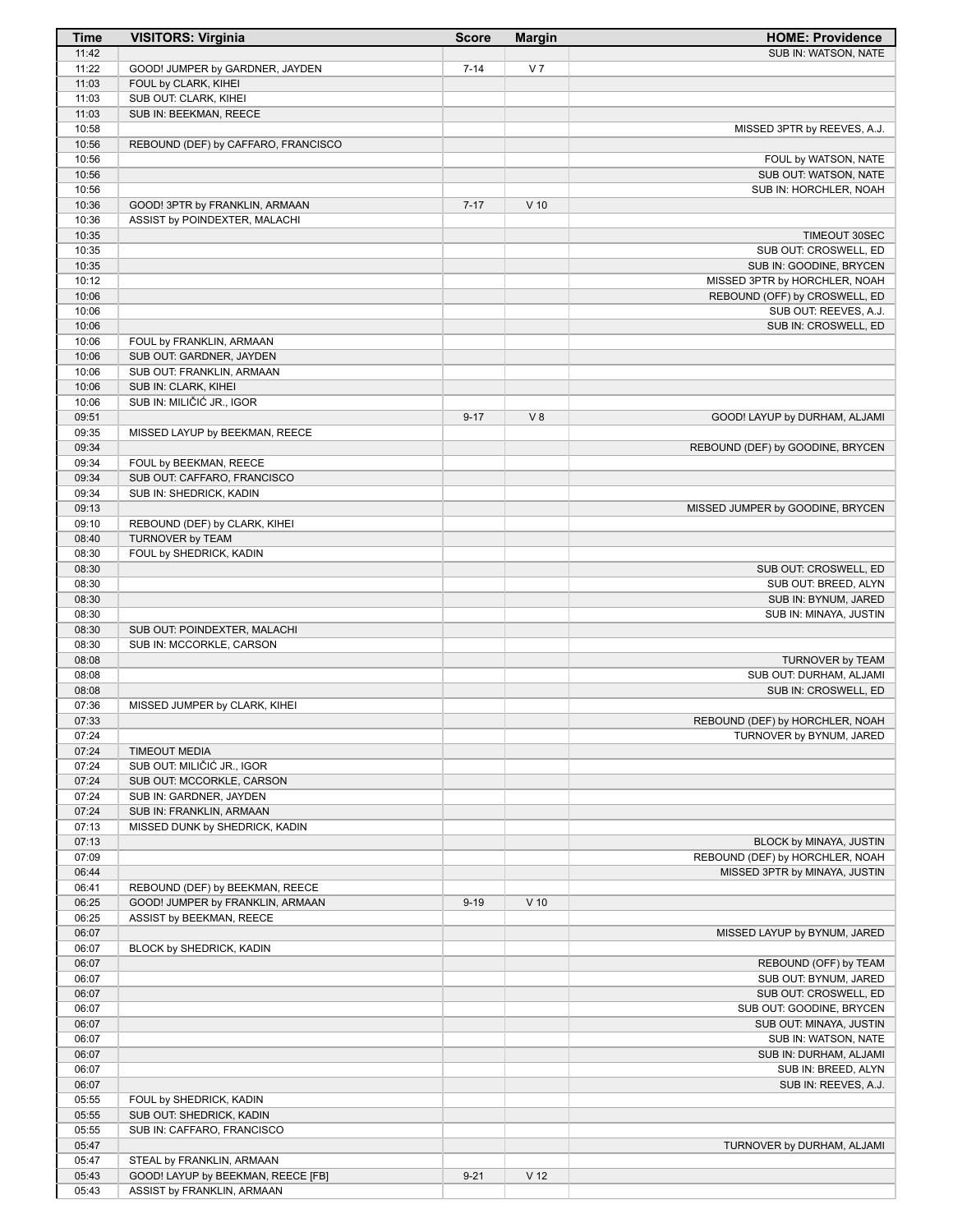| <b>Time</b> | <b>VISITORS: Virginia</b>           | <b>Score</b> | <b>Margin</b>   | <b>HOME: Providence</b>         |
|-------------|-------------------------------------|--------------|-----------------|---------------------------------|
| 05:22       |                                     |              |                 | MISSED 3PTR by HORCHLER, NOAH   |
| 05:20       | REBOUND (DEF) by BEEKMAN, REECE     |              |                 |                                 |
| 05:06       | MISSED 3PTR by FRANKLIN, ARMAAN     |              |                 |                                 |
| 05:03       |                                     |              |                 | REBOUND (DEF) by HORCHLER, NOAH |
| 04:56       |                                     | $11 - 21$    | $V$ 10          | GOOD! JUMPER by WATSON, NATE    |
| 04:56       |                                     |              |                 | ASSIST by BREED, ALYN           |
| 04:41       | TURNOVER by GARDNER, JAYDEN         |              |                 |                                 |
| 04:18       |                                     |              |                 | MISSED 3PTR by REEVES, A.J.     |
| 04:18       | BLOCK by BEEKMAN, REECE             |              |                 |                                 |
| 04:15       | REBOUND (DEF) by GARDNER, JAYDEN    |              |                 |                                 |
| 04:00       | MISSED LAYUP by BEEKMAN, REECE      |              |                 |                                 |
| 03:57       | REBOUND (OFF) by CAFFARO, FRANCISCO |              |                 |                                 |
| 03:57       | GOOD! LAYUP by CAFFARO, FRANCISCO   | $11 - 23$    | V <sub>12</sub> |                                 |
| 03:37       |                                     |              |                 | MISSED JUMPER by BREED, ALYN    |
| 03:29       |                                     |              |                 | REBOUND (OFF) by WATSON, NATE   |
| 03:29       |                                     |              |                 | MISSED LAYUP by WATSON, NATE    |
| 03:29       |                                     |              |                 | REBOUND (OFF) by HORCHLER, NOAH |
| 03:24       |                                     |              |                 | MISSED 3PTR by REEVES, A.J.     |
| 03:20       | REBOUND (DEF) by CAFFARO, FRANCISCO |              |                 |                                 |
| 02:59       | GOOD! 3PTR by FRANKLIN, ARMAAN      | $11 - 26$    | V <sub>15</sub> |                                 |
| 02:59       | ASSIST by CLARK, KIHEI              |              |                 |                                 |
| 02:39       |                                     | 13-26        | V <sub>13</sub> | GOOD! LAYUP by HORCHLER, NOAH   |
| 02:39       |                                     |              |                 | ASSIST by BREED, ALYN           |
| 02:21       | MISSED 3PTR by FRANKLIN, ARMAAN     |              |                 |                                 |
| 02:17       |                                     |              |                 | REBOUND (DEF) by REEVES, A.J.   |
| 02:13       |                                     |              |                 | MISSED 3PTR by BREED, ALYN      |
| 02:09       | REBOUND (DEF) by GARDNER, JAYDEN    |              |                 |                                 |
| 02:03       | TIMEOUT 30SEC                       |              |                 |                                 |
| 02:03       | <b>TIMEOUT MEDIA</b>                |              |                 |                                 |
| 02:03       |                                     |              |                 | SUB OUT: BREED, ALYN            |
| 02:03       |                                     |              |                 | SUB OUT: REEVES, A.J.           |
| 02:03       |                                     |              |                 | SUB IN: BYNUM, JARED            |
| 02:03       |                                     |              |                 | SUB IN: MINAYA, JUSTIN          |
| 01:44       | MISSED LAYUP by GARDNER, JAYDEN     |              |                 |                                 |
| 01:42       |                                     |              |                 | REBOUND (DEF) by DURHAM, ALJAMI |
| 01:37       | FOUL by FRANKLIN, ARMAAN            |              |                 |                                 |
| 01:37       |                                     | 14-26        | V <sub>12</sub> | GOOD! FT by HORCHLER, NOAH      |
| 01:37       | SUB OUT: FRANKLIN, ARMAAN           |              |                 |                                 |
| 01:37       | SUB IN: STATTMANN, KODY             |              |                 |                                 |
| 01:37       |                                     | 15-26        | $V$ 11          | GOOD! FT by HORCHLER, NOAH      |
| 01:37       |                                     |              |                 | SUB OUT: WATSON, NATE           |
| 01:37       |                                     |              |                 | SUB IN: CROSWELL, ED            |
| 01:16       |                                     |              |                 | FOUL by HORCHLER, NOAH          |
| 01:16       | GOOD! FT by GARDNER, JAYDEN         | 15-27        | V <sub>12</sub> |                                 |
| 01:16       |                                     |              |                 | SUB OUT: HORCHLER, NOAH         |
| 01:16       |                                     |              |                 | SUB IN: REEVES, A.J.            |
| 01:16       | GOOD! FT by GARDNER, JAYDEN         | 15-28        | V <sub>13</sub> |                                 |
| 00:55       |                                     |              |                 | FOUL by BYNUM, JARED            |
| 00:55       |                                     |              |                 | TURNOVER by BYNUM, JARED        |
| 00:24       | MISSED JUMPER by BEEKMAN, REECE     |              |                 |                                 |
| 00:20       | REBOUND (OFF) by GARDNER, JAYDEN    |              |                 |                                 |
| 00:02       | MISSED JUMPER by CLARK, KIHEI       |              |                 |                                 |
| 00:00       |                                     |              |                 | FOUL by REEVES, A.J.            |
| 00:00       | GOOD! FT by CAFFARO, FRANCISCO      | 15-29        | V <sub>14</sub> |                                 |
| 00:00       | GOOD! FT by CAFFARO, FRANCISCO      | 15-30        | V <sub>15</sub> |                                 |
| 00:00       | REBOUND (OFF) by CAFFARO, FRANCISCO |              |                 |                                 |

# **Virginia 30, Providence 15**

| <b>Points (This Period)</b> | <b>UVA</b>     | <b>PRO</b>    |
|-----------------------------|----------------|---------------|
| In the Paint                | 12             |               |
| Off Turns                   |                |               |
| 2nd Chance                  |                |               |
| Fast Break                  |                |               |
| Bench                       |                |               |
| Per Poss                    | 1.250<br>13/24 | 0.556<br>7/27 |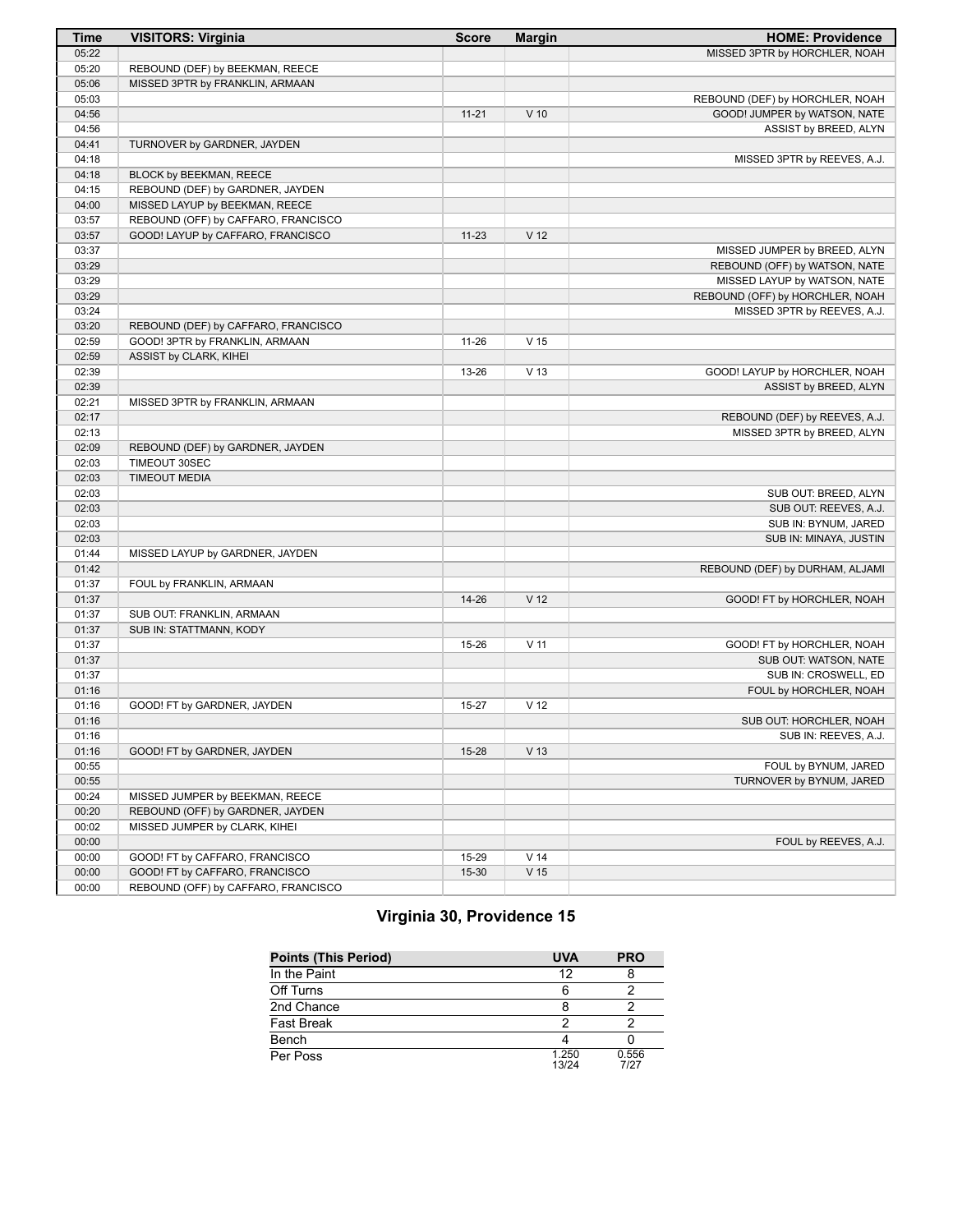# **Official Box Score Virginia vs Providence Second Half Statistics Only November 24, 2021 at Prudential Center**



# **Virginia 28**

| No. | Player                 | S  | <b>Pts</b> | <b>FG</b> | 3FG     | <b>FT</b> | <b>OR</b> | DR | TR       | PF                    | A        | TO | <b>Blk</b>     | Stl | Min | $+/-$        |
|-----|------------------------|----|------------|-----------|---------|-----------|-----------|----|----------|-----------------------|----------|----|----------------|-----|-----|--------------|
| 00  | <b>CLARK, KIHEI</b>    | G  | 10         | $4-9$     | $2 - 4$ | $0 - 0$   | 0         | 2  | 2        | 0                     | 3        |    | 0              | 0   | 20  | 3            |
| 01  | <b>GARDNER, JAYDEN</b> | F. | 11         | $4 - 4$   | $0 - 0$ | $3 - 3$   | 0         | 6  | 6        | 2                     | 0        | 3  | $\Omega$       | 0   | 19  | 8            |
| 02  | <b>BEEKMAN, REECE</b>  | G  | 3          | $1 - 2$   | $0 - 0$ | $1 - 1$   | 0         | 2  | 2        | 2                     | 5        | 0  |                | 0   | 19  | 4            |
| 04  | FRANKLIN, ARMAAN       | G  | 0          | $0 - 0$   | $0 - 0$ | $0 - 0$   | 0         | 0  | 0        | $\mathbf{2}^{\prime}$ | 0        | 3  | $\overline{0}$ | 0   | 9   | 2            |
| 21  | SHEDRICK, KADIN        | F  | 4          | $2 - 4$   | $0 - 0$ | $0-0$     |           | 4  | 5        | 2                     | 0        |    | 4              | 0   | 13  | 5            |
| 11  | POINDEXTER, MALACHI    | G  | 0          | $0 - 0$   | $0 - 0$ | $0 - 0$   | 0         |    |          |                       | $\Omega$ | 0  | 0              | 0   |     | $-4$         |
| 22  | CAFFARO, FRANCISCO     | С  | 0          | $0 - 0$   | $0 - 0$ | $0 - 0$   | $\Omega$  |    |          |                       | 0        | 2  |                | 0   | 7   | -2           |
| 23  | STATTMANN, KODY        | G  | 0          | $0 - 1$   | $0 - 1$ | $0 - 0$   | 0         |    |          |                       | 0        |    | 0              | 0   | 12  | $-1$         |
| 24  | MILIČIĆ JR., IGOR      | F  | 0          | $0 - 0$   | $0 - 0$ | $0 - 0$   | 0         | 0  | 0        | 0                     | 0        | 0  | 0              | 0   | 0   | 0            |
| 33  | MCCORKLE, CARSON       | G  | 0          | $0 - 0$   | $0 - 0$ | $0 - 0$   | 0         | 0  | $\Omega$ | 0                     | $\Omega$ | 0  | $\Omega$       | 0   | 0   | $\mathbf{0}$ |
|     | TEAM                   |    |            | $0-0$     |         |           |           |    | 2        | $\Omega$              |          | 0  |                |     |     |              |
|     | <b>TOTALS</b>          |    | 28         | $11 - 20$ | 2-5     | $4 - 4$   | 2         | 18 | 20       | 11                    | 8        | 11 | 6              | 0   | 100 |              |

| <b>Shooting By Period</b><br>Period | FG        | FG%   | 3FG      | 3FG%  | FТ     | FT%   | Last FG Half: UVA - |
|-------------------------------------|-----------|-------|----------|-------|--------|-------|---------------------|
| 2nd Half                            | $11 - 20$ | 55%   | $2 - 5$  | 40%   | 4-4    | 100%  |                     |
| Game                                | $22 - 45$ | 48.9% | $6 - 12$ | 50.0% | $8-10$ | 80.0% |                     |

# **Providence 25**

| No. | Plaver                 | S | <b>Pts</b>     | FG       | 3FG      | <b>FT</b> | <b>OR</b> | <b>DR</b> | TR       | <b>PF</b>            | A | TO | <b>Blk</b> | Stl      | Min | $+/-$        |
|-----|------------------------|---|----------------|----------|----------|-----------|-----------|-----------|----------|----------------------|---|----|------------|----------|-----|--------------|
| 00  | WATSON, NATE           | С | 4              | $2-6$    | $0 - 0$  | $0 - 2$   | າ         |           | 3        | 0                    | 0 | 0  |            |          | 15  | $-2$         |
| 01  | DURHAM, ALJAMI         | G | 5              | $1 - 7$  | $0 - 3$  | $3 - 4$   | 0         |           |          |                      |   | 0  | 0          | 0        | 20  | -3           |
| 04  | BYNUM, JARED           | G | $\overline{2}$ | $0 - 2$  | $0 - 2$  | $2 - 2$   | 0         | 0         | 0        | 0                    | 2 | O  |            |          | 8   | -1           |
| 14  | <b>HORCHLER, NOAH</b>  | F | 8              | $2 - 4$  | $1-2$    | $3 - 3$   | 0         |           |          | $\mathbf{2}^{\circ}$ | 2 | 0  | 0          |          | 20  | $-3$         |
| 15  | MINAYA, JUSTIN         |   |                | $0 - 2$  | $0 - 1$  | $1-2$     | 0         | 2         | 2        |                      | 0 | 0  | 0          | 3        | 17  | $-2$         |
| 05  | <b>CROSWELL, ED</b>    | F | 0              | $0 - 1$  | $0 - 0$  | $0 - 0$   |           | 0         |          | 0                    | 0 | 0  | $\Omega$   | $\Omega$ | 5   | $-1$         |
| 10  | BREED, ALYN            | G | 0              | $0 - 0$  | $0 - 0$  | $0 - 0$   | 0         | 0         | 0        | 0                    | 0 | 0  | $\Omega$   | 0        | 0   | $\mathbf{0}$ |
| 11  | REEVES, A.J.           | G | 0              | $0 - 0$  | $0 - 0$  | $0 - 0$   | 0         | 0         | $\Omega$ | 0                    | 0 | 0  | 0          | 0        | 0   | $\mathbf{0}$ |
| 12  | <b>GOODINE, BRYCEN</b> | G | 5              | 1-6      | 1-5      | $2 - 3$   | 0         | 2         | 2        | 2                    | ∩ | 0  | 0          |          | 15  | $-3$         |
|     | <b>TEAM</b>            |   |                | $0 - 0$  |          |           | 3         | 0         | 3        | $\Omega$             |   |    |            |          |     |              |
|     | <b>TOTALS</b>          |   | 25             | $6 - 28$ | $2 - 13$ | $11 - 16$ | 6         |           | 13       |                      | 5 |    |            |          | 100 |              |

| <b>Shooting By Period</b><br>Period | FG       | FG%   | 3FG      | 3FG%  |           | FT%   |
|-------------------------------------|----------|-------|----------|-------|-----------|-------|
| 2nd Half                            | $6 - 28$ | 21%   | $2 - 13$ | 15%   | $11 - 16$ | 69%   |
| Game                                | 12-51    | 23.5% | $3 - 22$ | 13.6% | $13 - 18$ | 72.2% |

*Last FG Half:* PRO -

Per Poss

13/32 0.781 12/32

| Game Notes:                                                 | <b>Score</b> | 1st | 2 <sub>nd</sub> | TOT | <b>Points (This Period)</b> | <b>UVA</b> | <b>PRO</b> |
|-------------------------------------------------------------|--------------|-----|-----------------|-----|-----------------------------|------------|------------|
| Officials: DJ Cartensen, Brian O'Connell, Bill<br>Covington | UVA          | 30  | 28              | 58  | In the Paint                | 16         |            |
| Attendance: 2787                                            | <b>PRO</b>   | 15  | 25              | 40  | Off Turns                   |            | 14         |
|                                                             |              |     |                 |     | 2nd Chance                  |            |            |
| Start Time: 12:30 AM<br>Neutral Court:                      |              |     |                 |     | <b>Fast Break</b>           |            |            |
|                                                             |              |     |                 |     | Bench                       |            |            |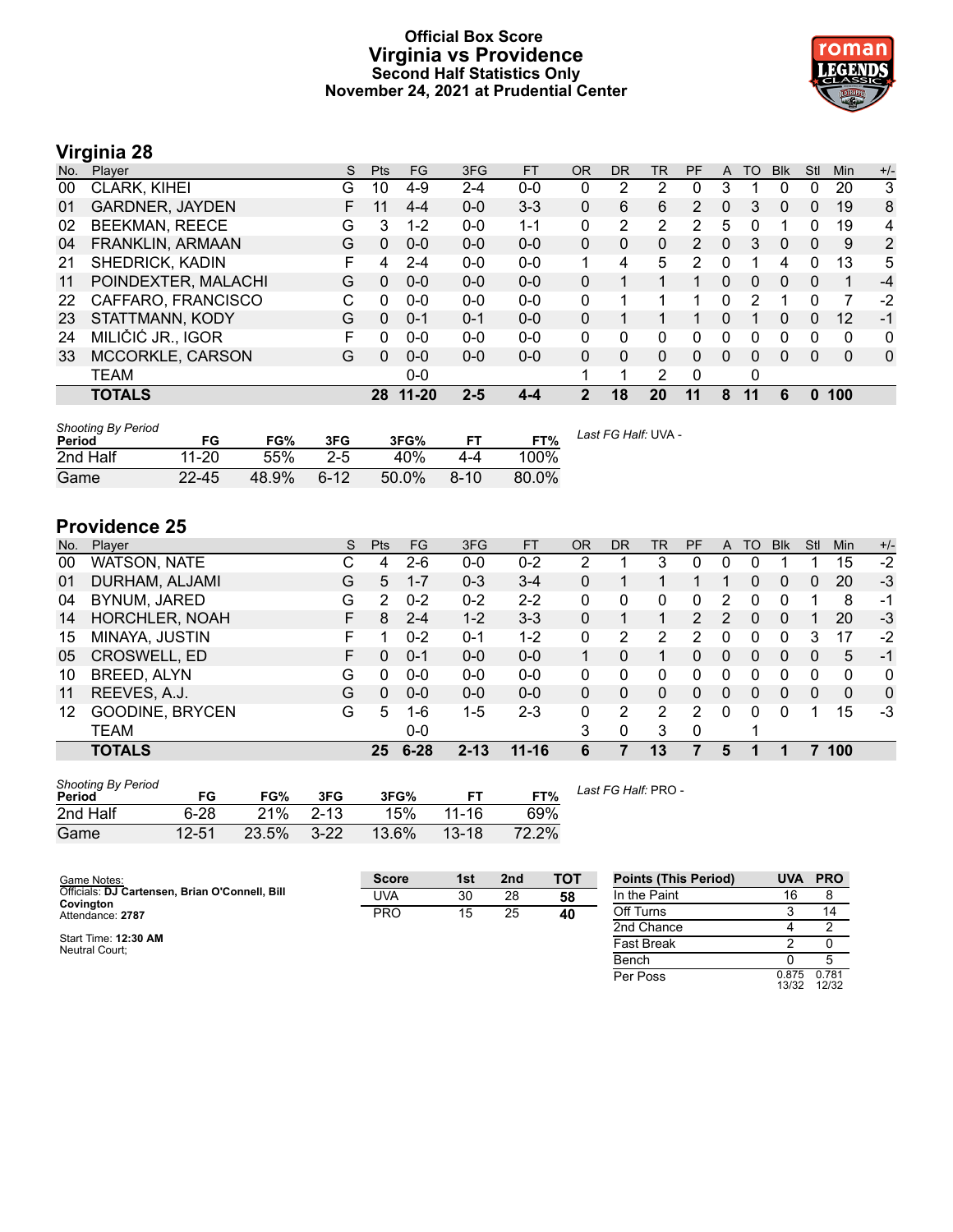# **Official Play-By-Play Virginia vs Providence Second Half November 24, 2021 at Prudential Center**



# **Period 2**

<mark>Startersː</mark><br>Virginia: 0 CLARK,KIHEI (G); 1 GARDNER,JAYDEN (F); 2 BEEKMAN,REECE (G); 4 FRANKLIN,ARMAAN (G); 21 SHEDRICK,KADIN (F);<br>Providence: 0 WATSON,NATE (C); 1 DURHAM,ALJAMI (G); 4 BYNUM,JARED (G); 14 HORCHLER,NOAH (F)

| <b>Time</b>    | <b>VISITORS: Virginia</b>                                       | <b>Score</b> | <b>Margin</b>   | <b>HOME: Providence</b>        |
|----------------|-----------------------------------------------------------------|--------------|-----------------|--------------------------------|
| 20:00          |                                                                 |              |                 | SUB OUT: CROSWELL, ED          |
| 20:00          |                                                                 |              |                 | SUB OUT: REEVES, A.J.          |
| 20:00          |                                                                 |              |                 | SUB IN: WATSON, NATE           |
| 20:00          |                                                                 |              |                 | SUB IN: HORCHLER, NOAH         |
| 20:00          | SUB OUT: CAFFARO, FRANCISCO                                     |              |                 |                                |
| 20:00          | SUB OUT: STATTMANN, KODY                                        |              |                 |                                |
| 20:00          | SUB IN: FRANKLIN, ARMAAN                                        |              |                 |                                |
| 20:00          | SUB IN: SHEDRICK, KADIN                                         |              |                 |                                |
| 19:43          | TURNOVER by FRANKLIN, ARMAAN                                    |              |                 |                                |
| 19:43          |                                                                 |              |                 | STEAL by BYNUM, JARED          |
| 19:38          | FOUL by FRANKLIN, ARMAAN                                        |              |                 |                                |
| 19:38          |                                                                 | 16-30        | V <sub>14</sub> | GOOD! FT by BYNUM, JARED       |
| 19:38          | SUB OUT: FRANKLIN, ARMAAN                                       |              |                 |                                |
| 19:38          | SUB IN: STATTMANN, KODY                                         |              |                 |                                |
| 19:38          |                                                                 | 17-30        | V <sub>13</sub> | GOOD! FT by BYNUM, JARED       |
| 19:14          | MISSED by SHEDRICK, KADIN                                       |              |                 |                                |
| 19:11          |                                                                 |              |                 | REBOUND (DEF) by WATSON, NATE  |
| 19:06          |                                                                 |              |                 | MISSED 3PTR by BYNUM, JARED    |
| 19:01<br>18:41 | REBOUND (DEF) by GARDNER, JAYDEN<br>TURNOVER by SHEDRICK, KADIN |              |                 |                                |
| 18:41          |                                                                 |              |                 | STEAL by WATSON, NATE          |
| 18:27          | FOUL by SHEDRICK, KADIN                                         |              |                 |                                |
| 18:27          | SUB OUT: SHEDRICK, KADIN                                        |              |                 |                                |
| 18:27          | SUB IN: CAFFARO, FRANCISCO                                      |              |                 |                                |
| 18:13          |                                                                 | 19-30        | $V$ 11          | GOOD! LAYUP by WATSON, NATE    |
| 18:13          |                                                                 |              |                 | ASSIST by HORCHLER, NOAH       |
| 18:05          | TURNOVER by STATTMANN, KODY                                     |              |                 |                                |
| 17:48          |                                                                 |              |                 | MISSED LAYUP by WATSON, NATE   |
| 17:46          | REBOUND (DEF) by CAFFARO, FRANCISCO                             |              |                 |                                |
| 17:27          | GOOD! JUMPER by GARDNER, JAYDEN                                 | 19-32        | V <sub>13</sub> |                                |
| 16:54          |                                                                 |              |                 | TURNOVER by TEAM               |
| 16:42          | GOOD! 3PTR by CLARK, KIHEI                                      | 19-35        | $V$ 16          |                                |
| 16:42          | ASSIST by BEEKMAN, REECE                                        |              |                 |                                |
| 16:15          | FOUL by BEEKMAN, REECE                                          |              |                 |                                |
| 16:15          |                                                                 | 20-35        | V <sub>15</sub> | GOOD! FT by DURHAM, ALJAMI     |
| 16:15          |                                                                 | 21-35        | V <sub>14</sub> | GOOD! FT by DURHAM, ALJAMI     |
| 16:04          |                                                                 |              |                 | FOUL by DURHAM, ALJAMI         |
| 16:04          | GOOD! FT by GARDNER, JAYDEN                                     | 21-36        | V <sub>15</sub> |                                |
| 16:04          | GOOD! FT by GARDNER, JAYDEN                                     | 21-37        | V <sub>16</sub> |                                |
| 15:43          |                                                                 | 23-37        | V <sub>14</sub> | GOOD! JUMPER by DURHAM, ALJAMI |
| 15:43          |                                                                 |              |                 | ASSIST by BYNUM, JARED         |
| 15:16          | GOOD! 3PTR by CLARK, KIHEI                                      | 23-40        | V 17            |                                |
| 15:16          | ASSIST by BEEKMAN, REECE                                        |              |                 |                                |
| 14:56          |                                                                 | 25-40        | V <sub>15</sub> | GOOD! LAYUP by HORCHLER, NOAH  |
| 14:56          |                                                                 |              |                 | ASSIST by BYNUM, JARED         |
| 14:56          |                                                                 |              |                 | TIMEOUT 30SEC                  |
| 14:56          | <b>TIMEOUT MEDIA</b>                                            |              |                 |                                |
| 14:56          |                                                                 |              |                 | SUB OUT: BYNUM, JARED          |
| 14:56<br>14:48 | FOUL by GARDNER, JAYDEN                                         |              |                 | SUB IN: GOODINE, BRYCEN        |
| 14:48          | TURNOVER by GARDNER, JAYDEN                                     |              |                 |                                |
| 14:48          | <b>TIMEOUT MEDIA</b>                                            |              |                 |                                |
| 14:22          | FOUL by GARDNER, JAYDEN                                         |              |                 |                                |
| 14:22          |                                                                 | 26-40        | V <sub>14</sub> | GOOD! FT by HORCHLER, NOAH     |
| 14:22          |                                                                 | 27-40        | V <sub>13</sub> | GOOD! FT by HORCHLER, NOAH     |
| 14:22          |                                                                 | 28-40        | V <sub>12</sub> | GOOD! FT by HORCHLER, NOAH     |
| 14:10          | TURNOVER by CAFFARO, FRANCISCO                                  |              |                 |                                |
| 14:10          |                                                                 |              |                 | STEAL by MINAYA, JUSTIN        |
| 14:00          |                                                                 |              |                 | MISSED LAYUP by DURHAM, ALJAMI |
| 14:00          | BLOCK by CAFFARO, FRANCISCO                                     |              |                 |                                |
| 13:58          | REBOUND (DEF) by STATTMANN, KODY                                |              |                 |                                |
| 13:58          |                                                                 |              |                 | FOUL by MINAYA, JUSTIN         |
| 13:58          | SUB OUT: STATTMANN, KODY                                        |              |                 |                                |
| 13:58          | SUB IN: FRANKLIN, ARMAAN                                        |              |                 |                                |
| 13:38          | TURNOVER by CAFFARO, FRANCISCO                                  |              |                 |                                |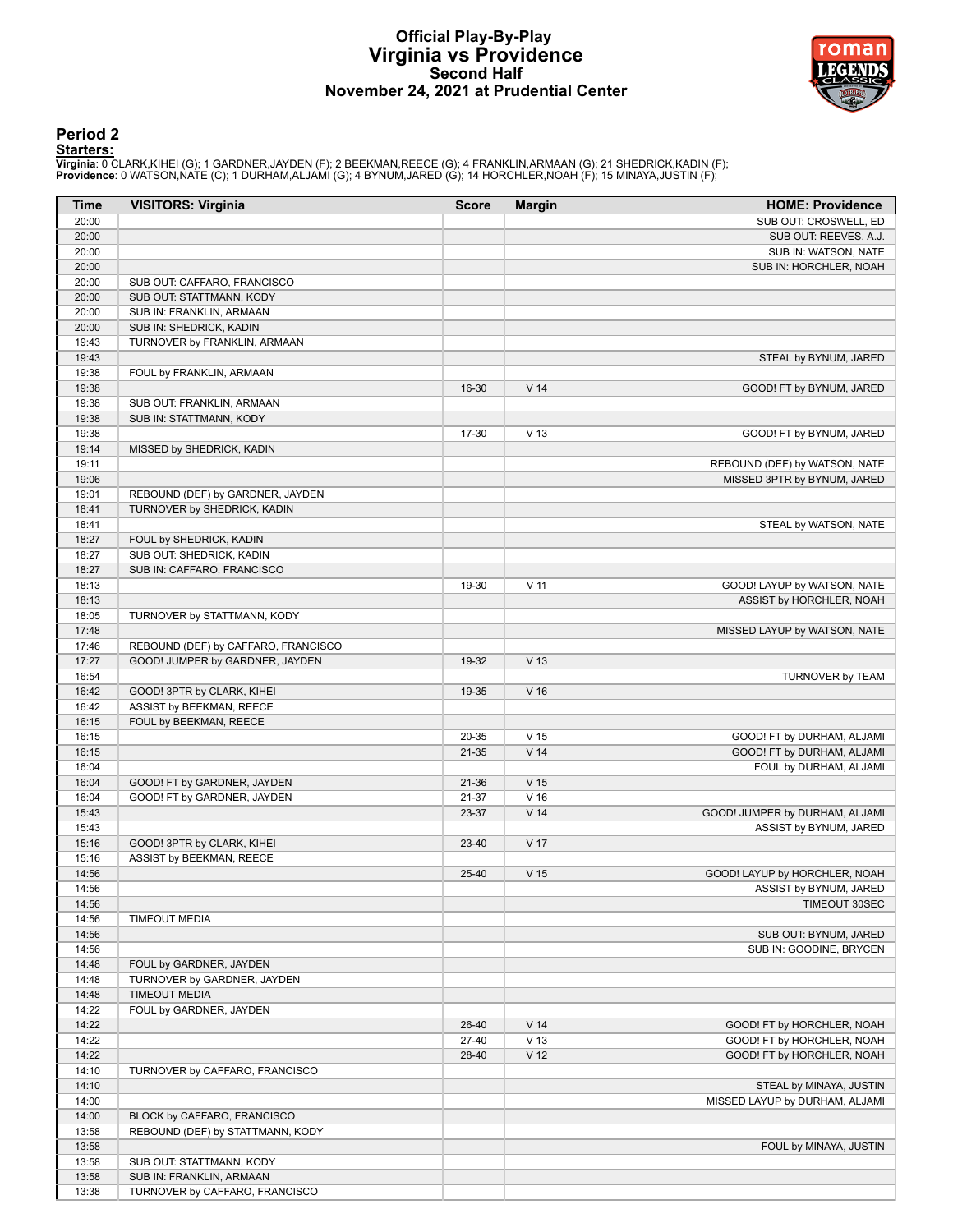| Time           | <b>VISITORS: Virginia</b>                                          | <b>Score</b> | <b>Margin</b>   | <b>HOME: Providence</b>                                   |
|----------------|--------------------------------------------------------------------|--------------|-----------------|-----------------------------------------------------------|
| 13:22          | FOUL by CAFFARO, FRANCISCO                                         |              |                 |                                                           |
| 13:22          |                                                                    |              |                 | MISSED FT by WATSON, NATE                                 |
| 13:22          |                                                                    |              |                 | REBOUND (DEADB) by TEAM                                   |
| 13:21<br>13:20 | REBOUND (DEF) by GARDNER, JAYDEN                                   |              |                 | MISSED FT by WATSON, NATE                                 |
| 13:05          | MISSED LAYUP by CLARK, KIHEI                                       |              |                 |                                                           |
| 13:05          |                                                                    |              |                 | BLOCK by WATSON, NATE                                     |
| 13:05          | REBOUND (OFF) by TEAM                                              |              |                 |                                                           |
| 13:05          |                                                                    |              |                 | SUB OUT: WATSON, NATE                                     |
| 13:05          |                                                                    |              |                 | SUB IN: CROSWELL, ED                                      |
| 12:56          | GOOD! JUMPER by GARDNER, JAYDEN                                    | 28-42        | V <sub>14</sub> |                                                           |
| 12:56          | ASSIST by BEEKMAN, REECE                                           |              |                 |                                                           |
| 12:34          |                                                                    |              |                 | MISSED LAYUP by CROSWELL, ED                              |
| 12:31<br>12:13 | REBOUND (DEF) by GARDNER, JAYDEN<br>MISSED 3PTR by CLARK, KIHEI    |              |                 |                                                           |
| 12:08          |                                                                    |              |                 | REBOUND (DEF) by HORCHLER, NOAH                           |
| 11:59          |                                                                    | $31 - 42$    | $V$ 11          | GOOD! 3PTR by HORCHLER, NOAH                              |
| 11:59          |                                                                    |              |                 | ASSIST by DURHAM, ALJAMI                                  |
| 11:46          | TURNOVER by CLARK, KIHEI                                           |              |                 |                                                           |
| 11:46          |                                                                    |              |                 | STEAL by MINAYA, JUSTIN                                   |
| 11:46          | FOUL by BEEKMAN, REECE                                             |              |                 |                                                           |
| 11:46          | <b>TIMEOUT MEDIA</b>                                               |              |                 |                                                           |
| 11:46<br>11:46 | SUB OUT: GARDNER, JAYDEN<br>SUB OUT: CAFFARO, FRANCISCO            |              |                 |                                                           |
| 11:46          | SUB IN: SHEDRICK, KADIN                                            |              |                 |                                                           |
| 11:46          | SUB IN: STATTMANN, KODY                                            |              |                 |                                                           |
| 11:46          |                                                                    | 32-42        | $V$ 10          | GOOD! FT by GOODINE, BRYCEN                               |
| 11:46          | SUB OUT: BEEKMAN, REECE                                            |              |                 |                                                           |
| 11:46          | SUB IN: POINDEXTER, MALACHI                                        |              |                 |                                                           |
| 11:46          |                                                                    | 33-42        | V <sub>9</sub>  | GOOD! FT by GOODINE, BRYCEN                               |
| 11:38          | TURNOVER by FRANKLIN, ARMAAN                                       |              |                 |                                                           |
| 11:38<br>11:33 |                                                                    |              |                 | STEAL by MINAYA, JUSTIN<br>MISSED 3PTR by HORCHLER, NOAH  |
| 11:29          | REBOUND (DEF) by POINDEXTER, MALACHI                               |              |                 |                                                           |
| 11:06          | FOUL by FRANKLIN, ARMAAN                                           |              |                 |                                                           |
| 11:06          | TURNOVER by FRANKLIN, ARMAAN                                       |              |                 |                                                           |
| 11:06          |                                                                    |              |                 | SUB OUT: CROSWELL, ED                                     |
| 11:06          |                                                                    |              |                 | SUB IN: WATSON, NATE                                      |
| 11:06          | SUB OUT: FRANKLIN, ARMAAN                                          |              |                 |                                                           |
| 11:06<br>10:49 | SUB IN: BEEKMAN, REECE                                             |              | $V_6$           |                                                           |
| 10:49          |                                                                    | 36-42        |                 | GOOD! 3PTR by GOODINE, BRYCEN<br>ASSIST by HORCHLER, NOAH |
| 10:47          |                                                                    |              |                 | SUB OUT: WATSON, NATE                                     |
| 10:47          |                                                                    |              |                 | SUB IN: CROSWELL, ED                                      |
| 10:45          | FOUL by POINDEXTER, MALACHI                                        |              |                 |                                                           |
| 10:45          |                                                                    |              |                 | MISSED FT by GOODINE, BRYCEN                              |
| 10:44          | REBOUND (DEF) by BEEKMAN, REECE                                    |              |                 |                                                           |
| 10:36          | TIMEOUT 30SEC                                                      |              |                 |                                                           |
| 10:20<br>10:20 |                                                                    |              |                 | FOUL by HORCHLER, NOAH                                    |
| 10:20          | SUB OUT: POINDEXTER, MALACHI<br>SUB IN: GARDNER, JAYDEN            |              |                 |                                                           |
| 10:10          | TURNOVER by GARDNER, JAYDEN                                        |              |                 |                                                           |
| 10:10          |                                                                    |              |                 | STEAL by HORCHLER, NOAH                                   |
| 09:57          |                                                                    |              |                 | MISSED 3PTR by GOODINE, BRYCEN                            |
| 09:53          |                                                                    |              |                 | REBOUND (OFF) by CROSWELL, ED                             |
| 09:45          |                                                                    |              |                 | MISSED LAYUP by DURHAM, ALJAMI                            |
| 09:45          | BLOCK by BEEKMAN, REECE                                            |              |                 |                                                           |
| 09:45<br>09:45 |                                                                    |              |                 | REBOUND (OFF) by TEAM<br>SUB OUT: CROSWELL, ED            |
| 09:45          |                                                                    |              |                 | SUB IN: WATSON, NATE                                      |
| 09:38          |                                                                    |              |                 | MISSED LAYUP by WATSON, NATE                              |
| 09:36          | REBOUND (DEF) by SHEDRICK, KADIN                                   |              |                 |                                                           |
| 09:15          | MISSED 3PTR by STATTMANN, KODY                                     |              |                 |                                                           |
| 09:11          |                                                                    |              |                 | REBOUND (DEF) by MINAYA, JUSTIN                           |
| 08:47          |                                                                    |              |                 | MISSED LAYUP by WATSON, NATE                              |
| 08:47          | BLOCK by SHEDRICK, KADIN                                           |              |                 |                                                           |
| 08:43<br>08:33 | REBOUND (DEF) by SHEDRICK, KADIN<br>MISSED LAYUP by BEEKMAN, REECE |              |                 |                                                           |
| 08:29          | REBOUND (OFF) by SHEDRICK, KADIN                                   |              |                 |                                                           |
| 08:29          | GOOD! DUNK by SHEDRICK, KADIN                                      | 36-44        | V8              |                                                           |
| 08:01          |                                                                    |              |                 | MISSED by HORCHLER, NOAH                                  |
| 07:58          | REBOUND (DEF) by CLARK, KIHEI                                      |              |                 |                                                           |
| 07:35          | GOOD! JUMPER by GARDNER, JAYDEN                                    | 36-46        | $V$ 10          |                                                           |
| 07:35          | ASSIST by CLARK, KIHEI                                             |              |                 |                                                           |
| 07:35          |                                                                    |              |                 | FOUL by GOODINE, BRYCEN                                   |
| 07:35          | GOOD! FT by GARDNER, JAYDEN                                        | 36-47        | $V$ 11          |                                                           |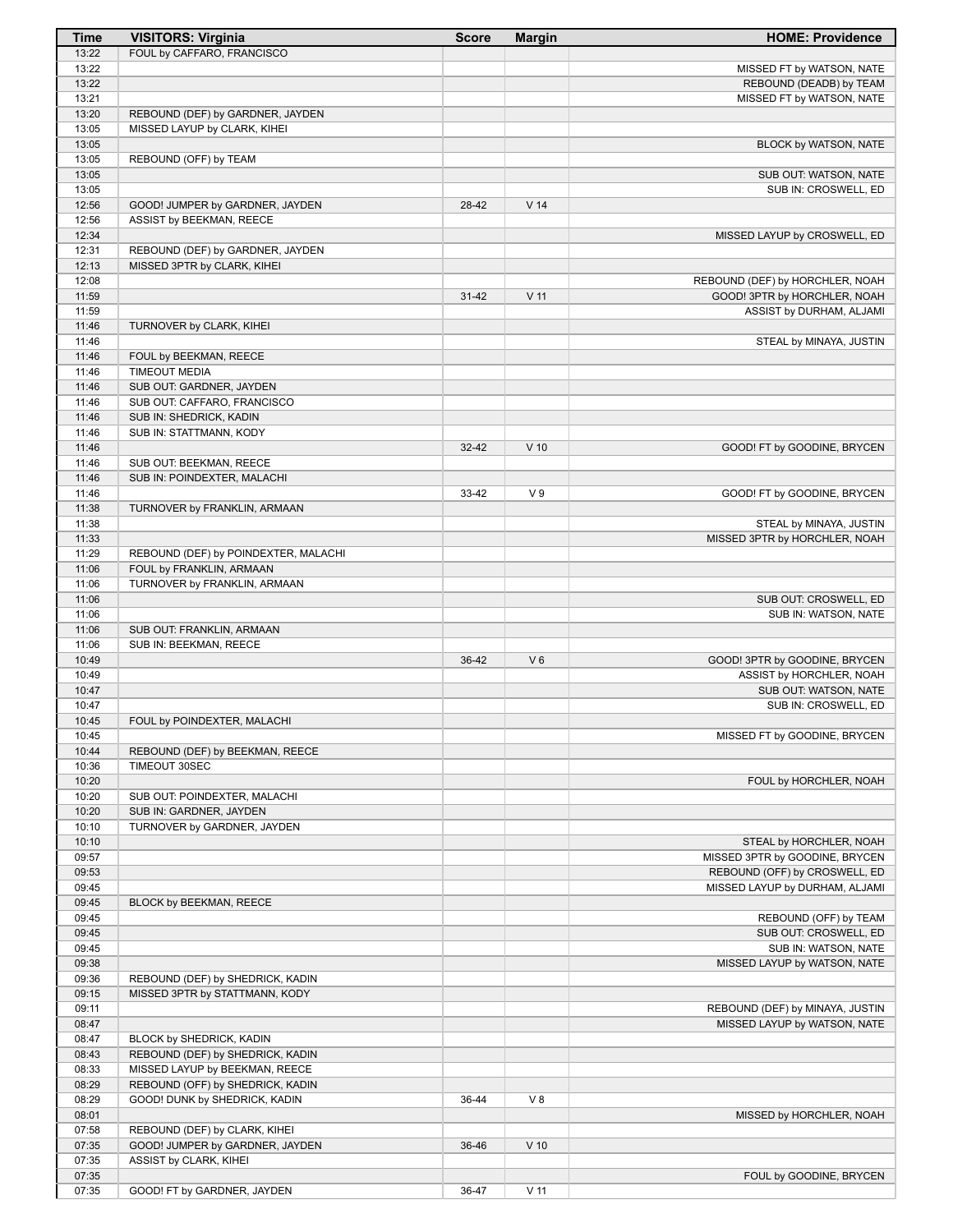| Time           | <b>VISITORS: Virginia</b>                           | <b>Score</b> | <b>Margin</b>   | <b>HOME: Providence</b>                                        |
|----------------|-----------------------------------------------------|--------------|-----------------|----------------------------------------------------------------|
| 07:17          | FOUL by STATTMANN, KODY                             |              |                 |                                                                |
| 07:17<br>07:17 |                                                     |              |                 | MISSED FT by MINAYA, JUSTIN                                    |
| 07:17          |                                                     | 37-47        | $V$ 10          | REBOUND (DEADB) by TEAM<br>GOOD! FT by MINAYA, JUSTIN          |
| 06:50          | MISSED JUMPER by CLARK, KIHEI                       |              |                 |                                                                |
| 06:47          |                                                     |              |                 | REBOUND (DEF) by GOODINE, BRYCEN                               |
| 06:42          |                                                     |              |                 | MISSED LAYUP by GOODINE, BRYCEN                                |
| 06:42          | BLOCK by SHEDRICK, KADIN                            |              |                 |                                                                |
| 06:39          | REBOUND (DEF) by GARDNER, JAYDEN                    |              |                 |                                                                |
| 06:15          | GOOD! LAYUP by GARDNER, JAYDEN                      | 37-49        | V <sub>12</sub> |                                                                |
| 06:15          | ASSIST by CLARK, KIHEI                              |              |                 |                                                                |
| 06:08          |                                                     |              |                 | <b>TIMEOUT TEAM</b>                                            |
| 05:47<br>05:47 | BLOCK by SHEDRICK, KADIN                            |              |                 | MISSED LAYUP by DURHAM, ALJAMI                                 |
| 05:46          |                                                     |              |                 | REBOUND (OFF) by TEAM                                          |
| 05:42          |                                                     |              |                 | MISSED 3PTR by MINAYA, JUSTIN                                  |
| 05:38          | REBOUND (DEF) by GARDNER, JAYDEN                    |              |                 |                                                                |
| 05:34          |                                                     |              |                 | FOUL by MINAYA, JUSTIN                                         |
| 05:34          | SUB OUT: STATTMANN, KODY                            |              |                 |                                                                |
| 05:34          | SUB IN: FRANKLIN, ARMAAN                            |              |                 |                                                                |
| 05:34          |                                                     |              |                 | SUB OUT: MINAYA, JUSTIN                                        |
| 05:34          |                                                     |              |                 | SUB IN: BYNUM, JARED                                           |
| 05:06          | TURNOVER by GARDNER, JAYDEN                         |              |                 |                                                                |
| 05:06          |                                                     |              |                 | STEAL by GOODINE, BRYCEN                                       |
| 05:02<br>04:58 |                                                     |              |                 | MISSED 3PTR by DURHAM, ALJAMI<br>REBOUND (OFF) by WATSON, NATE |
| 04:58          |                                                     | 39-49        | $V$ 10          | GOOD! LAYUP by WATSON, NATE                                    |
| 04:26          | MISSED LAYUP by CLARK, KIHEI                        |              |                 |                                                                |
| 04:24          |                                                     |              |                 | REBOUND (DEF) by GOODINE, BRYCEN                               |
| 04:01          |                                                     |              |                 | MISSED 3PTR by BYNUM, JARED                                    |
| 03:57          |                                                     |              |                 | REBOUND (OFF) by WATSON, NATE                                  |
| 03:56          |                                                     |              |                 | MISSED LAYUP by WATSON, NATE                                   |
| 03:52          | REBOUND (DEF) by SHEDRICK, KADIN                    |              |                 |                                                                |
| 03:33          |                                                     |              |                 | FOUL by HORCHLER, NOAH                                         |
| 03:33          | <b>TIMEOUT MEDIA</b>                                |              |                 |                                                                |
| 03:13<br>02:53 | GOOD! by SHEDRICK, KADIN<br>FOUL by SHEDRICK, KADIN | 39-51        | V <sub>12</sub> |                                                                |
| 02:53          |                                                     |              |                 | MISSED FT by DURHAM, ALJAMI                                    |
| 02:53          |                                                     |              |                 | REBOUND (DEADB) by TEAM                                        |
| 02:53          |                                                     |              |                 | SUB OUT: BYNUM, JARED                                          |
| 02:53          |                                                     |              |                 | SUB IN: MINAYA, JUSTIN                                         |
| 02:53          |                                                     | 40-51        | $V$ 11          | GOOD! FT by DURHAM, ALJAMI                                     |
| 02:28          | MISSED JUMPER by SHEDRICK, KADIN                    |              |                 |                                                                |
| 02:25          |                                                     |              |                 | REBOUND (DEF) by MINAYA, JUSTIN                                |
| 02:18          |                                                     |              |                 | MISSED JUMPER by MINAYA, JUSTIN                                |
| 02:18          | BLOCK by SHEDRICK, KADIN                            |              |                 |                                                                |
| 02:17<br>02:17 |                                                     |              |                 | REBOUND (OFF) by TEAM<br>TIMEOUT 30SEC                         |
| 02:15          |                                                     |              |                 | MISSED 3PTR by DURHAM, ALJAMI                                  |
| 02:12          | REBOUND (DEF) by GARDNER, JAYDEN                    |              |                 |                                                                |
| 01:55          | GOOD! LAYUP by BEEKMAN, REECE                       | 40-53        | V <sub>13</sub> |                                                                |
| 01:55          | ASSIST by CLARK, KIHEI                              |              |                 |                                                                |
| 01:55          |                                                     |              |                 | FOUL by GOODINE, BRYCEN                                        |
| 01:55          |                                                     |              |                 | SUB OUT: MINAYA, JUSTIN                                        |
| 01:55          |                                                     |              |                 | SUB IN: BYNUM, JARED                                           |
| 01:55          | GOOD! FT by BEEKMAN, REECE                          | 40-54        | V <sub>14</sub> |                                                                |
| 01:42          |                                                     |              |                 | MISSED 3PTR by GOODINE, BRYCEN                                 |
| 01:40<br>01:40 | REBOUND (DEF) by TEAM                               |              |                 |                                                                |
| 01:40          |                                                     |              |                 | SUB OUT: WATSON, NATE<br>SUB OUT: BYNUM, JARED                 |
| 01:40          |                                                     |              |                 | SUB IN: CROSWELL, ED                                           |
| 01:40          |                                                     |              |                 | SUB IN: MINAYA, JUSTIN                                         |
| 01:37          | GOOD! LAYUP by CLARK, KIHEI [FB]                    | 40-56        | $V$ 16          |                                                                |
| 01:37          | ASSIST by BEEKMAN, REECE                            |              |                 |                                                                |
| 01:19          |                                                     |              |                 | MISSED 3PTR by GOODINE, BRYCEN                                 |
| 01:15          | REBOUND (DEF) by CLARK, KIHEI                       |              |                 |                                                                |
| 00:54          | MISSED 3PTR by CLARK, KIHEI                         |              |                 |                                                                |
| 00:50          |                                                     |              |                 | REBOUND (DEF) by DURHAM, ALJAMI                                |
| 00:42          |                                                     |              |                 | MISSED 3PTR by GOODINE, BRYCEN                                 |
| 00:37          | REBOUND (DEF) by BEEKMAN, REECE                     |              |                 |                                                                |
| 00:31          | GOOD! LAYUP by CLARK, KIHEI                         | 40-58        | V <sub>18</sub> |                                                                |
| 00:31          | ASSIST by BEEKMAN, REECE                            |              |                 |                                                                |
| 00:25<br>00:21 | REBOUND (DEF) by SHEDRICK, KADIN                    |              |                 | MISSED 3PTR by DURHAM, ALJAMI                                  |
|                |                                                     |              |                 |                                                                |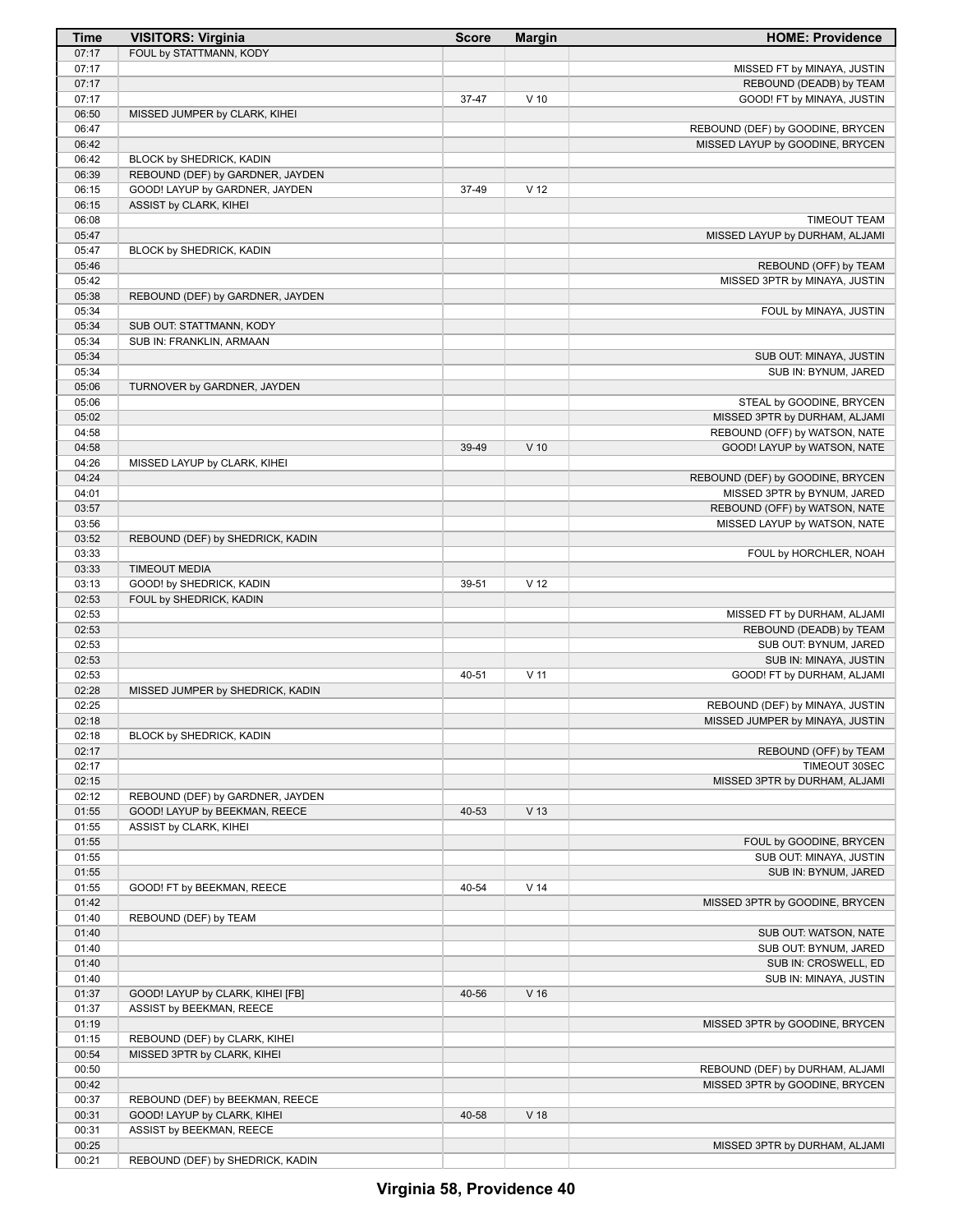| <b>Points (This Period)</b> | <b>UVA</b>     | <b>PRO</b>     |
|-----------------------------|----------------|----------------|
| In the Paint                | 16             |                |
| Off Turns                   |                | 14             |
| 2nd Chance                  |                |                |
| <b>Fast Break</b>           |                |                |
| Bench                       |                | 5              |
| Per Poss                    | 0.875<br>13/32 | 0.781<br>12/32 |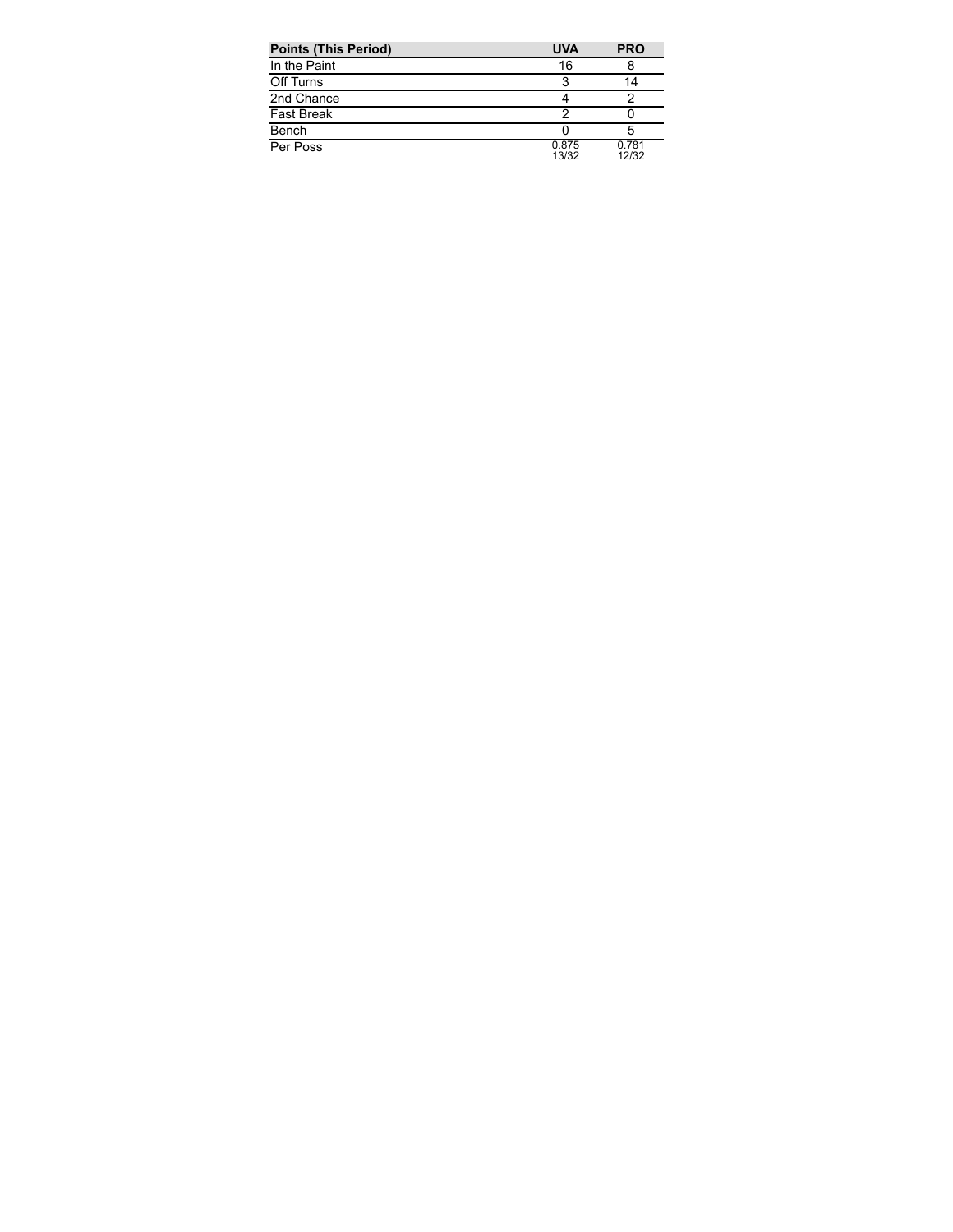# **Official Scoring/Possession Reference Chart Virginia vs Providence Period 1 November 24, 2021 at Prudential Center**



**Period 1**

<mark>Startersː</mark><br>Virginia: 0 CLARK,KIHEI (G); 1 GARDNER,JAYDEN (F); 2 BEEKMAN,REECE (G); 4 FRANKLIN,ARMAAN (G); 21 SHEDRICK,KADIN (F);<br>Providence: 0 WATSON,NATE (C); 1 DURHAM,ALJAMI (G); 4 BYNUM,JARED (G); 14 HORCHLER,NOAH (F)

| <b>Time</b> | <b>VISITORS: Virginia</b>          | <b>Score</b> | <b>Margin</b>   | <b>HOME: Providence</b>             |
|-------------|------------------------------------|--------------|-----------------|-------------------------------------|
| 19:13       |                                    | $2 - 0$      | H <sub>2</sub>  | GOOD! JUMPER by HORCHLER, NOAH [FB] |
| 18:41       | GOOD! LAYUP by GARDNER, JAYDEN     | $2 - 2$      | $\mathsf{T}$    |                                     |
| 18:15       |                                    | $5-2$        | $H_3$           | GOOD! 3PTR by DURHAM, ALJAMI        |
| 16:52       | GOOD! JUMPER by GARDNER, JAYDEN    | $5 - 4$      | H <sub>1</sub>  |                                     |
| 16:30       |                                    | $7 - 4$      | $H_3$           | GOOD! DUNK by WATSON, NATE          |
| 16:07       | GOOD! 3PTR by FRANKLIN, ARMAAN     | $7 - 7$      | T               |                                     |
| 15:07       | GOOD! 3PTR by FRANKLIN, ARMAAN     | $7 - 10$     | V <sub>3</sub>  |                                     |
| 11:59       | GOOD! LAYUP by GARDNER, JAYDEN     | $7 - 12$     | V <sub>5</sub>  |                                     |
| 11:22       | GOOD! JUMPER by GARDNER, JAYDEN    | $7 - 14$     | V <sub>7</sub>  |                                     |
| 10:36       | GOOD! 3PTR by FRANKLIN, ARMAAN     | $7 - 17$     | $V$ 10          |                                     |
| 09:51       |                                    | $9 - 17$     | V8              | GOOD! LAYUP by DURHAM, ALJAMI       |
| 06:25       | GOOD! JUMPER by FRANKLIN, ARMAAN   | $9 - 19$     | $V$ 10          |                                     |
| 05:43       | GOOD! LAYUP by BEEKMAN, REECE [FB] | $9 - 21$     | V <sub>12</sub> |                                     |
| 04:56       |                                    | $11 - 21$    | $V$ 10          | GOOD! JUMPER by WATSON, NATE        |
| 03:57       | GOOD! LAYUP by CAFFARO, FRANCISCO  | $11 - 23$    | V <sub>12</sub> |                                     |
| 02:59       | GOOD! 3PTR by FRANKLIN, ARMAAN     | $11 - 26$    | V <sub>15</sub> |                                     |
| 02:39       |                                    | 13-26        | V <sub>13</sub> | GOOD! LAYUP by HORCHLER, NOAH       |
| 01:37       |                                    | 14-26        | V <sub>12</sub> | GOOD! FT by HORCHLER, NOAH          |
| 01:37       |                                    | 15-26        | V <sub>11</sub> | GOOD! FT by HORCHLER, NOAH          |
| 01:16       | GOOD! FT by GARDNER, JAYDEN        | $15 - 27$    | V <sub>12</sub> |                                     |
| 01:16       | GOOD! FT by GARDNER, JAYDEN        | 15-28        | V <sub>13</sub> |                                     |
| 00:00       | GOOD! FT by CAFFARO, FRANCISCO     | 15-29        | V <sub>14</sub> |                                     |
| 00:00       | GOOD! FT by CAFFARO, FRANCISCO     | 15-30        | V <sub>15</sub> |                                     |

**Virginia 30, Providence 15**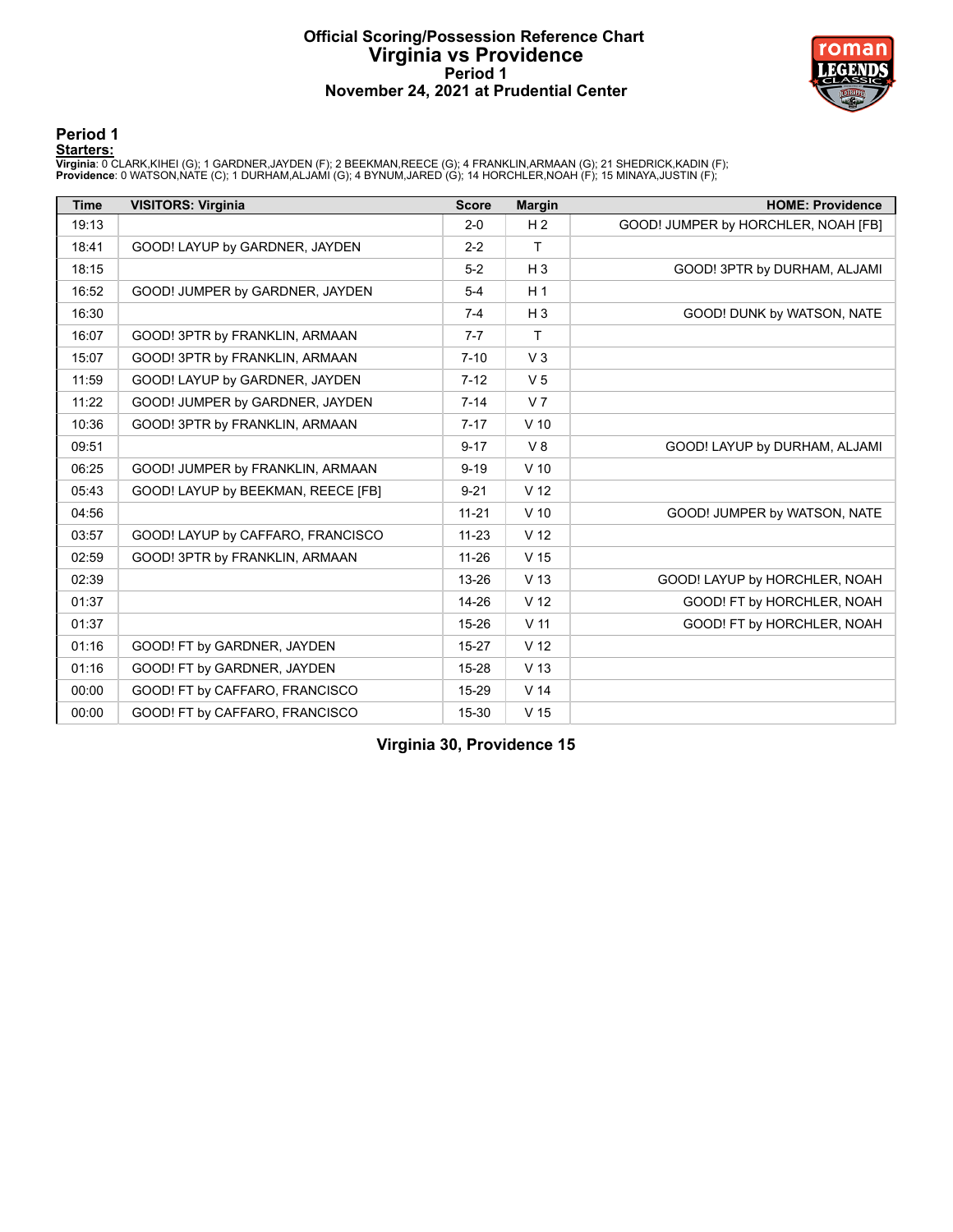## **Official Scoring/Possession Reference Chart Virginia vs Providence Period 2 November 24, 2021 at Prudential Center**



### **Period 2**

<mark>Startersː</mark><br>Virginia: 0 CLARK,KIHEI (G); 1 GARDNER,JAYDEN (F); 2 BEEKMAN,REECE (G); 4 FRANKLIN,ARMAAN (G); 21 SHEDRICK,KADIN (F);<br>Providence: 0 WATSON,NATE (C); 1 DURHAM,ALJAMI (G); 4 BYNUM,JARED (G); 14 HORCHLER,NOAH (F)

| <b>Time</b> | <b>VISITORS: Virginia</b>        | <b>Score</b> | <b>Margin</b>   | <b>HOME: Providence</b>        |
|-------------|----------------------------------|--------------|-----------------|--------------------------------|
| 19:38       |                                  | 16-30        | V <sub>14</sub> | GOOD! FT by BYNUM, JARED       |
| 19:38       |                                  | 17-30        | V <sub>13</sub> | GOOD! FT by BYNUM, JARED       |
| 18:13       |                                  | 19-30        | V <sub>11</sub> | GOOD! LAYUP by WATSON, NATE    |
| 17:27       | GOOD! JUMPER by GARDNER, JAYDEN  | 19-32        | V <sub>13</sub> |                                |
| 16:42       | GOOD! 3PTR by CLARK, KIHEI       | 19-35        | V <sub>16</sub> |                                |
| 16:15       |                                  | 20-35        | V <sub>15</sub> | GOOD! FT by DURHAM, ALJAMI     |
| 16:15       |                                  | 21-35        | V <sub>14</sub> | GOOD! FT by DURHAM, ALJAMI     |
| 16:04       | GOOD! FT by GARDNER, JAYDEN      | 21-36        | V <sub>15</sub> |                                |
| 16:04       | GOOD! FT by GARDNER, JAYDEN      | 21-37        | V <sub>16</sub> |                                |
| 15:43       |                                  | 23-37        | V <sub>14</sub> | GOOD! JUMPER by DURHAM, ALJAMI |
| 15:16       | GOOD! 3PTR by CLARK, KIHEI       | 23-40        | V <sub>17</sub> |                                |
| 14:56       |                                  | 25-40        | V <sub>15</sub> | GOOD! LAYUP by HORCHLER, NOAH  |
| 14:22       |                                  | 26-40        | V <sub>14</sub> | GOOD! FT by HORCHLER, NOAH     |
| 14:22       |                                  | 27-40        | V <sub>13</sub> | GOOD! FT by HORCHLER, NOAH     |
| 14:22       |                                  | 28-40        | V <sub>12</sub> | GOOD! FT by HORCHLER, NOAH     |
| 12:56       | GOOD! JUMPER by GARDNER, JAYDEN  | 28-42        | V <sub>14</sub> |                                |
| 11:59       |                                  | 31-42        | V <sub>11</sub> | GOOD! 3PTR by HORCHLER, NOAH   |
| 11:46       |                                  | 32-42        | $V$ 10          | GOOD! FT by GOODINE, BRYCEN    |
| 11:46       |                                  | 33-42        | V <sub>9</sub>  | GOOD! FT by GOODINE, BRYCEN    |
| 10:49       |                                  | 36-42        | $V_6$           | GOOD! 3PTR by GOODINE, BRYCEN  |
| 08:29       | GOOD! DUNK by SHEDRICK, KADIN    | 36-44        | V8              |                                |
| 07:35       | GOOD! JUMPER by GARDNER, JAYDEN  | 36-46        | $V$ 10          |                                |
| 07:35       | GOOD! FT by GARDNER, JAYDEN      | 36-47        | V <sub>11</sub> |                                |
| 07:17       |                                  | 37-47        | $V$ 10          | GOOD! FT by MINAYA, JUSTIN     |
| 06:15       | GOOD! LAYUP by GARDNER, JAYDEN   | 37-49        | V <sub>12</sub> |                                |
| 04:58       |                                  | 39-49        | $V$ 10          | GOOD! LAYUP by WATSON, NATE    |
| 03:13       | GOOD! by SHEDRICK, KADIN         | 39-51        | V <sub>12</sub> |                                |
| 02:53       |                                  | 40-51        | V <sub>11</sub> | GOOD! FT by DURHAM, ALJAMI     |
| 01:55       | GOOD! LAYUP by BEEKMAN, REECE    | 40-53        | V <sub>13</sub> |                                |
| 01:55       | GOOD! FT by BEEKMAN, REECE       | 40-54        | V <sub>14</sub> |                                |
| 01:37       | GOOD! LAYUP by CLARK, KIHEI [FB] | 40-56        | V <sub>16</sub> |                                |
| 00:31       | GOOD! LAYUP by CLARK, KIHEI      | 40-58        | V <sub>18</sub> |                                |

**Virginia 58, Providence 40**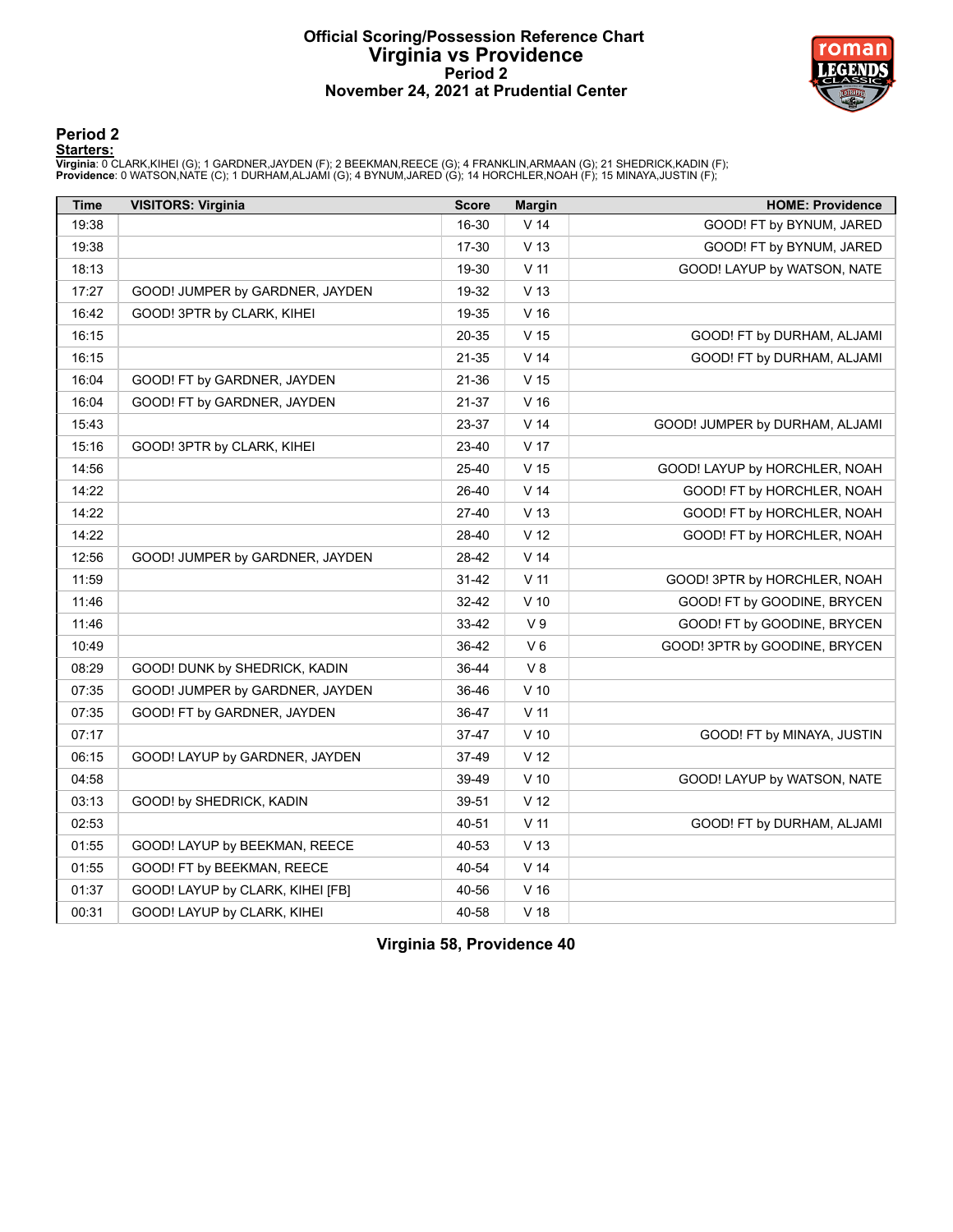# **Official Substitutions Log Virginia vs Providence Period 1 November 24, 2021 at Prudential Center**



| <b>VISITORS: Virginia</b>       | Time  | <b>Score</b> | <b>HOME: Providence</b>  |
|---------------------------------|-------|--------------|--------------------------|
| 0 CLARK, KIHEI                  |       |              | 0 WATSON, NATE           |
| 1 GARDNER, JAYDEN               |       |              | 1 DURHAM, ALJAMI         |
| 2 BEEKMAN, REECE                |       |              | 4 BYNUM, JARED           |
| 4 FRANKLIN, ARMAAN              |       |              | 14 HORCHLER, NOAH        |
| 21 SHEDRICK, KADIN              |       |              | 15 MINAYA, JUSTIN        |
|                                 | 13:28 | $10 - 7$     | SUB OUT: BYNUM, JARED    |
|                                 | 13:28 |              | SUB IN: BREED, ALYN      |
| SUB OUT: 21 SHEDRICK, KADIN     | 13:15 | $10 - 7$     |                          |
| SUB IN: 22 CAFFARO, FRANCISCO   | 13:15 |              |                          |
|                                 | 13:15 |              | SUB OUT: WATSON, NATE    |
|                                 | 13:15 |              | SUB IN: CROSWELL,ED      |
|                                 | 12:49 | $10 - 7$     | SUB OUT: HORCHLER, NOAH  |
|                                 | 12:49 |              | SUB IN: REEVES, A.J.     |
| SUB OUT: 2 BEEKMAN, REECE       | 12:49 |              |                          |
|                                 |       |              |                          |
| SUB IN: 11 POINDEXTER, MALACHI  | 12:49 |              |                          |
|                                 | 11:42 | $12 - 7$     | SUB OUT: MINAYA, JUSTIN  |
|                                 | 11:42 |              | SUB IN: WATSON, NATE     |
| SUB OUT: 0 CLARK, KIHEI         | 11:03 | $14 - 7$     |                          |
| SUB IN: 2 BEEKMAN, REECE        | 11:03 |              |                          |
|                                 | 10:56 | $14 - 7$     | SUB OUT: WATSON, NATE    |
|                                 | 10:56 |              | SUB IN: HORCHLER, NOAH   |
|                                 | 10:35 | $17 - 7$     | SUB OUT: CROSWELL,ED     |
|                                 | 10:35 |              | SUB IN: GOODINE, BRYCEN  |
|                                 | 10:06 | $17 - 7$     | SUB OUT: REEVES, A.J.    |
|                                 | 10:06 |              | SUB IN: CROSWELL,ED      |
| SUB OUT: 1 GARDNER, JAYDEN      | 10:06 |              |                          |
| SUB OUT: 4 FRANKLIN, ARMAAN     | 10:06 |              |                          |
| SUB IN: 0 CLARK, KIHEI          | 10:06 |              |                          |
| SUB IN: 24 MILIČIĆ JR., IGOR    | 10:06 |              |                          |
| SUB OUT: 22 CAFFARO, FRANCISCO  | 09:34 | $17-9$       |                          |
| SUB IN: 21 SHEDRICK, KADIN      | 09:34 |              |                          |
|                                 | 08:30 | $17-9$       | SUB OUT: CROSWELL,ED     |
|                                 | 08:30 |              | SUB OUT: BREED, ALYN     |
|                                 | 08:30 |              | SUB IN: BYNUM, JARED     |
|                                 | 08:30 |              |                          |
|                                 |       |              | SUB IN: MINAYA, JUSTIN   |
| SUB OUT: 11 POINDEXTER, MALACHI | 08:30 |              |                          |
| SUB IN: 33 MCCORKLE, CARSON     | 08:30 |              |                          |
|                                 | 08:08 | $17-9$       | SUB OUT: DURHAM, ALJAMI  |
|                                 | 08:08 |              | SUB IN: CROSWELL,ED      |
| SUB OUT: 24 MILIČIĆ JR., IGOR   | 07:24 | $17-9$       |                          |
| SUB OUT: 33 MCCORKLE, CARSON    | 07:24 |              |                          |
| SUB IN: 1 GARDNER.JAYDEN        | 07:24 |              |                          |
| SUB IN: 4 FRANKLIN, ARMAAN      | 07:24 |              |                          |
|                                 | 06:07 | $19-9$       | SUB OUT: BYNUM, JARED    |
|                                 | 06:07 |              | SUB OUT: CROSWELL,ED     |
|                                 | 06:07 |              | SUB OUT: GOODINE, BRYCEN |
|                                 | 06:07 |              | SUB OUT: MINAYA, JUSTIN  |
|                                 | 06:07 |              | SUB IN: WATSON, NATE     |
|                                 | 06:07 |              | SUB IN: DURHAM, ALJAMI   |
|                                 | 06:07 |              | SUB IN: BREED, ALYN      |
|                                 | 06:07 |              | SUB IN: REEVES, A.J.     |
| SUB OUT: 21 SHEDRICK, KADIN     | 05:55 | $19-9$       |                          |
| SUB IN: 22 CAFFARO, FRANCISCO   | 05:55 |              |                          |
|                                 | 02:03 | 26-13        | SUB OUT: BREED, ALYN     |
|                                 | 02:03 |              | SUB OUT: REEVES, A.J.    |
|                                 |       |              |                          |
|                                 | 02:03 |              | SUB IN: BYNUM, JARED     |
|                                 | 02:03 |              | SUB IN: MINAYA, JUSTIN   |
| SUB OUT: 4 FRANKLIN, ARMAAN     | 01:37 | $26-14$      |                          |
| SUB IN: 23 STATTMANN, KODY      | 01:37 |              |                          |
|                                 | 01:37 |              | SUB OUT: WATSON, NATE    |
|                                 | 01:37 |              | SUB IN: CROSWELL,ED      |
|                                 | 01:16 | $27 - 15$    | SUB OUT: HORCHLER, NOAH  |
|                                 | 01:16 |              | SUB IN: REEVES, A.J.     |

**Virginia 30, Providence 15**